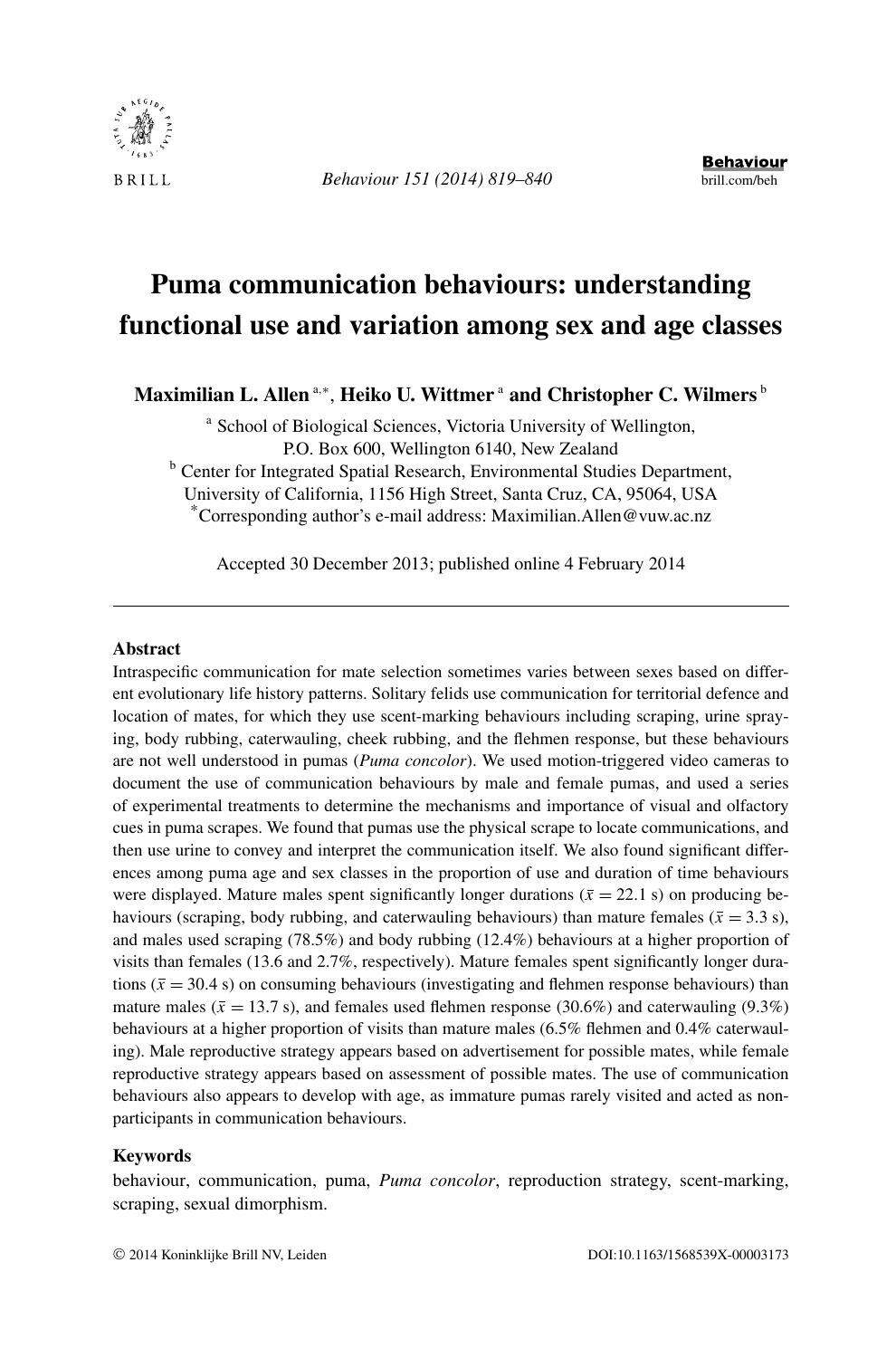### **1. Introduction**

Communication, defined as the transfer of information by an individual or group to another individual or group (Gunderson, 1976), is an important component to understanding functions and evolution of animal behaviour. Intraspecific communication is important because it is one of the key aspects of social organization, and has been shown to directly affect individual fitness (Breed & Moore, 2011; Davies et al., 2012). The use of intraspecific communication for mate selection is often dramatically different between sexes, and based on different evolutionary reproductive strategies (Logan & Sweanor, 2001; Breed & Moore, 2011; Davies et al., 2012). How drastic the sexually dimorphic differences in communication are varies among taxonomic groups and depends upon life history patterns (Verberne & Leyhausen, 1976; Mellen, 1993).

Many solitary felids exhibit sexually dimorphic traits in both communication and life history patterns, including their use of scent-marking and courtship behaviours (Logan & Sweanor, 2001; Sunquist & Sunquist, 2002; Harmsen et al., 2010). Solitary felids have spatially dispersed populations and intraspecific communication is most frequently via indirect signals through scent-marking (Seidensticker et al., 1973; Smith et al., 1989; Bailey, 1993; Logan & Sweanor, 2001, 2010; Harmsen et al., 2010). Due to this, their most frequent forms of communication are visual and olfactory signals, along with less common auditory and tactile signals (Bailey, 1993; Logan & Sweanor, 2001, 2010; Sunquist & Sunquist, 2002). In many species males create scent-marks more often than females (Seidensticker et al., 1973; Logan & Sweanor, 2001, 2010; Sunquist & Sunquist, 2002; Harmsen et al., 2010). Mellen (1993) documented a variety of communication behaviours in captive felids, including scraping, urine spraying, and body rubbing (see Table 2 for definitions), with sexually dimorphic tendencies in many species. However, the differences in the use of communication behaviours between sexes and the mechanisms behind mate selection among different felid species are understudied.

Though many aspects of puma (*Puma concolor*) behaviour are similar to other felids (Sunquist & Sunquist, 2002), they differ in their distribution pattern and reproductive behaviours. Most large felids inhabit equatorial regions, and breed throughout the year (e.g., cheetahs, *Acinonyx jubatus*, and jaguars, *Panthera onca*), while most felids that inhabit northern latitudes (i.e., Eurasian Lynx, *Lynx lynx*, Bobcat, *L. rufus*, Canada Lynx, *L.*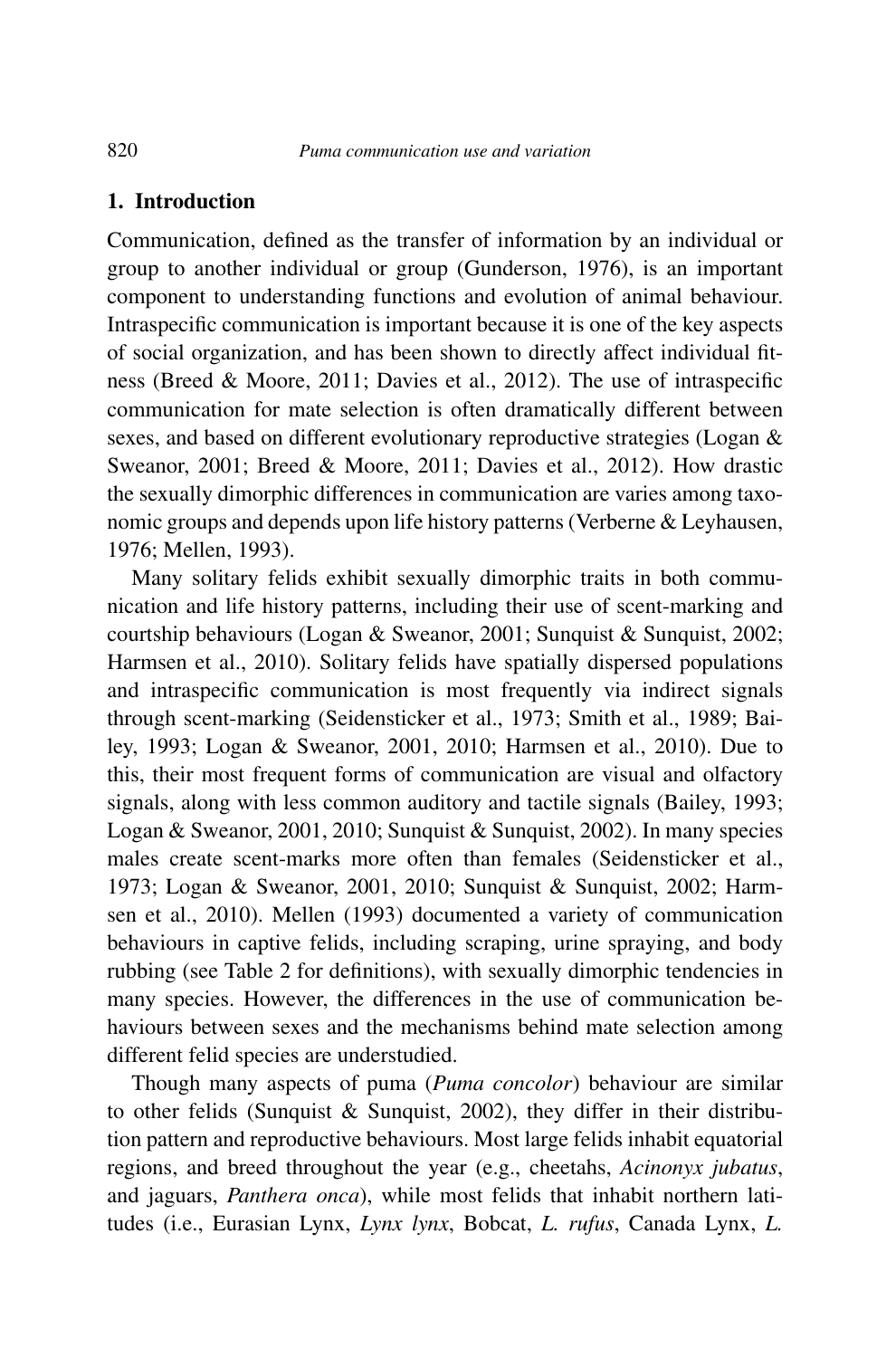*canadensis*, European Wildcat, *Felis silvestris*) are smaller and have very short breeding periods during the late winter or early spring (Sunquist  $& Sun$ quist, 2002). Pumas range extends high into northern and southern latitudes in the Americas (Sunquist & Sunquist, 2002), and unlike most other felids in northern latitudes, they mate throughout the year (though there are other exceptions, e.g., tiger, *Pantera tigris*, and leopard, *Panthera pardus*). Logan & Sweanor (2001, 2010) hypothesized that the result of pumas being spatially dispersed and reproductive behaviours occurring throughout the year, has led to sexually dimorphic evolutionary reproductive strategies, including the avoidance of males by females when they are raising young. If so, these strategies would extend to their use of communication behaviours, which are important to the success of the strategy.

Pumas use indirect methods of scent-marking and other behaviours to communicate with conspecifics. The most common form of puma communication is scraping (Currier, 1983; Logan & Sweanor, 2001), which is a combination of visual and olfactory signals. Scrapes are depressions in the ground excavated by the puma's hind feet, most commonly comprised of leaf litter or duff, and usually accompanied by urine and occasionally faeces (Seidensticker et al., 1973; Currier, 1983; Logan & Sweanor, 2001; Elbroch, 2003). Currently, the relative importance of visual and olfactory components in scrape communications is unknown (Logan & Sweanor, 2010). Scrapes are regularly created along territorial boundaries or prominent travel-ways (Seidensticker et al., 1983; Logan & Sweanor, 2010), and are thought to be made primarily by adult males and less often or not at all by females or sub-adult males (Seidensticker et al., 1983; Logan & Sweanor, 2001, 2010; Harmsen et al., 2010). Other communication behaviours used by pumas in conjunction with scraping behaviour include caterwauling, cheek rubbing, and the flehmen response (Verberne & Leyhausen, 1976; Mellen, 1993; Harmsen et al., 2010; McBride & McBride, 2010; McBride & Sensor, 2012).

We initiated a study to determine intraspecific functions of scraping behaviour based on videos recorded by motion-triggered cameras placed at known scent-marking areas of pumas in California. Our first objective was using an experimental treatment design to determine the mechanisms and importance of different components of scrapes. We hypothesized that visual cues (the physical scrape) would be used to locate the scrape, while olfactory cues (the urine) would be used to transmit signals (hypotheses for each treatment noted in Table 1). Our second objective was to determine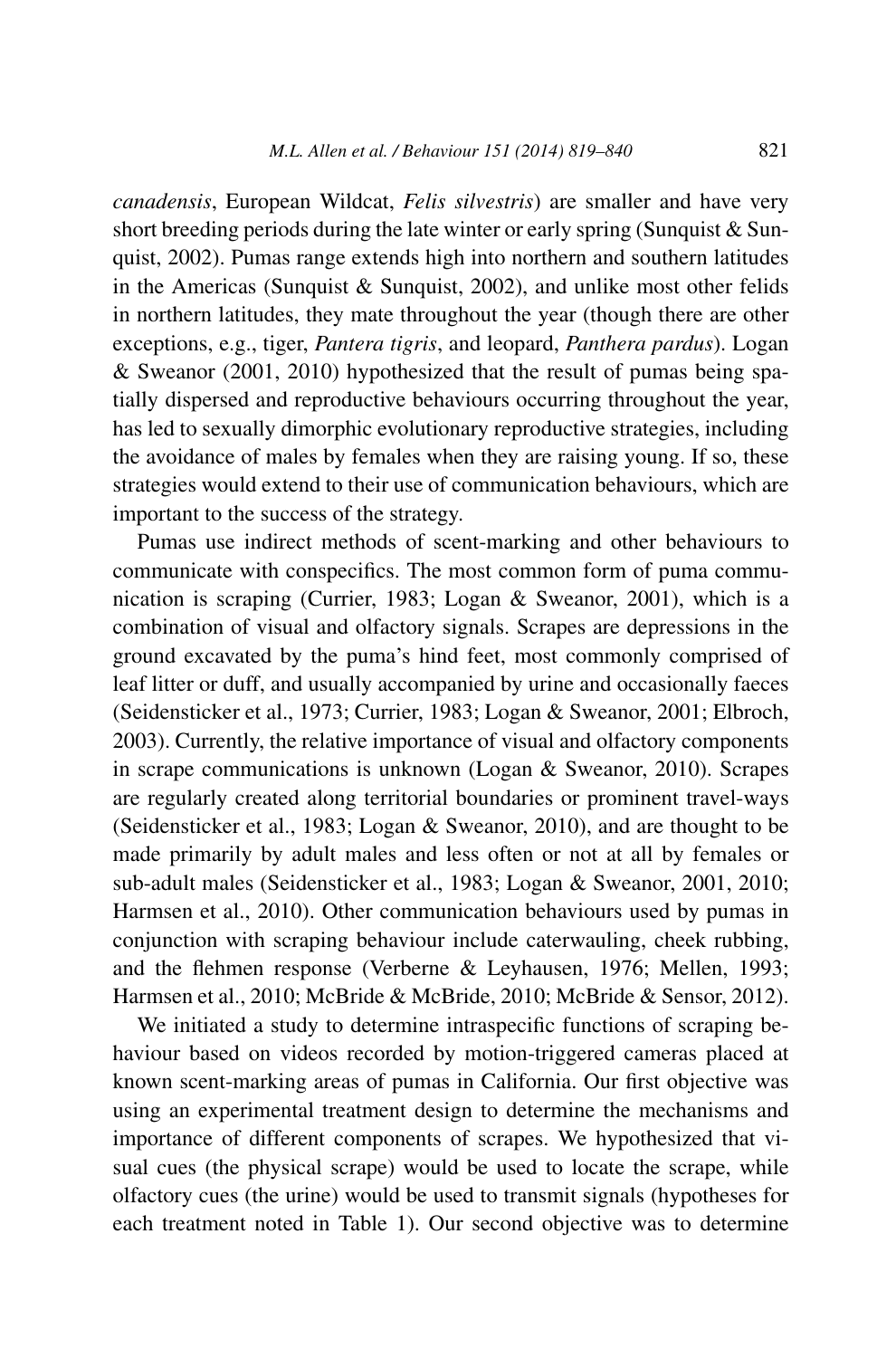| Set     |   |   | Design |    |                 | <b>Hypotheses</b>  |                        |
|---------|---|---|--------|----|-----------------|--------------------|------------------------|
|         | 0 | a | b      | ab | First detection | Investigation rate | Investigation duration |
| $0-a$   |   |   |        |    | 0 < a           | 0 < a              | 0 < a                  |
| $0-b$   |   |   |        |    | 0 < b           | 0 < b              | 0 < b                  |
| $0$ -ab |   |   |        |    | 0 < ab          | 0 < ab             | 0 < ab                 |
| a-b     |   |   | $^+$   |    | a < b           | a < b              | a > b                  |
| a-ab    |   |   |        |    | a < ab          | a < ab             | $a = ab$               |
| b-ab    |   |   |        |    | $b = ab$        | $b = ab$           | b < ab                 |

**Table 1.** Design and hypotheses for the experimental treatment sets.

The design shows the composition of the variables present at each experimental treatment set. The hypotheses show how we expected variables to perform against each other, including first detection rates, investigation rates, and investigation duration. 0, control (nothing); a, puma urine; b, physical scrape; ab, puma urine and physical scrape.

whether scraping and associated behaviours were used in different proportions or durations by sex and age classes, based on the hypothesis of Logan & Sweanor (2001, 2010) that male and female pumas have evolutionarily different breeding strategies. We first set out to determine if differences occurred in the proportion of use of communication behaviours among puma sex and age classes (hypotheses for each behaviour noted in Table 2). We next set out to determine if puma sex and age classes spent different durations of time displaying producing (scraping, body rubbing, and caterwauling behaviours) and consuming (investigating and flehmen response behaviours) behaviours at scrapes (hypotheses noted in Table 2).

# **2. Materials and methods**

#### *2.1. Study area*

We conducted our study in a 17 000 km<sup>2</sup> study area in the Santa Cruz Mountains, including parts of Santa Cruz, San Mateo, and Santa Clara counties of California (Figure 1). The puma population is not hunted and was considered to be at high density, with most mortality caused by humans (e.g., killed due to livestock depredations or through vehicle collisions). The study area was bounded by the Pacific Ocean to the west, the cities of San Francisco and San Jose to the north, and Highway 101 to the east. A major highway (Highway 17) bisects the study area. Major habitat types in the study area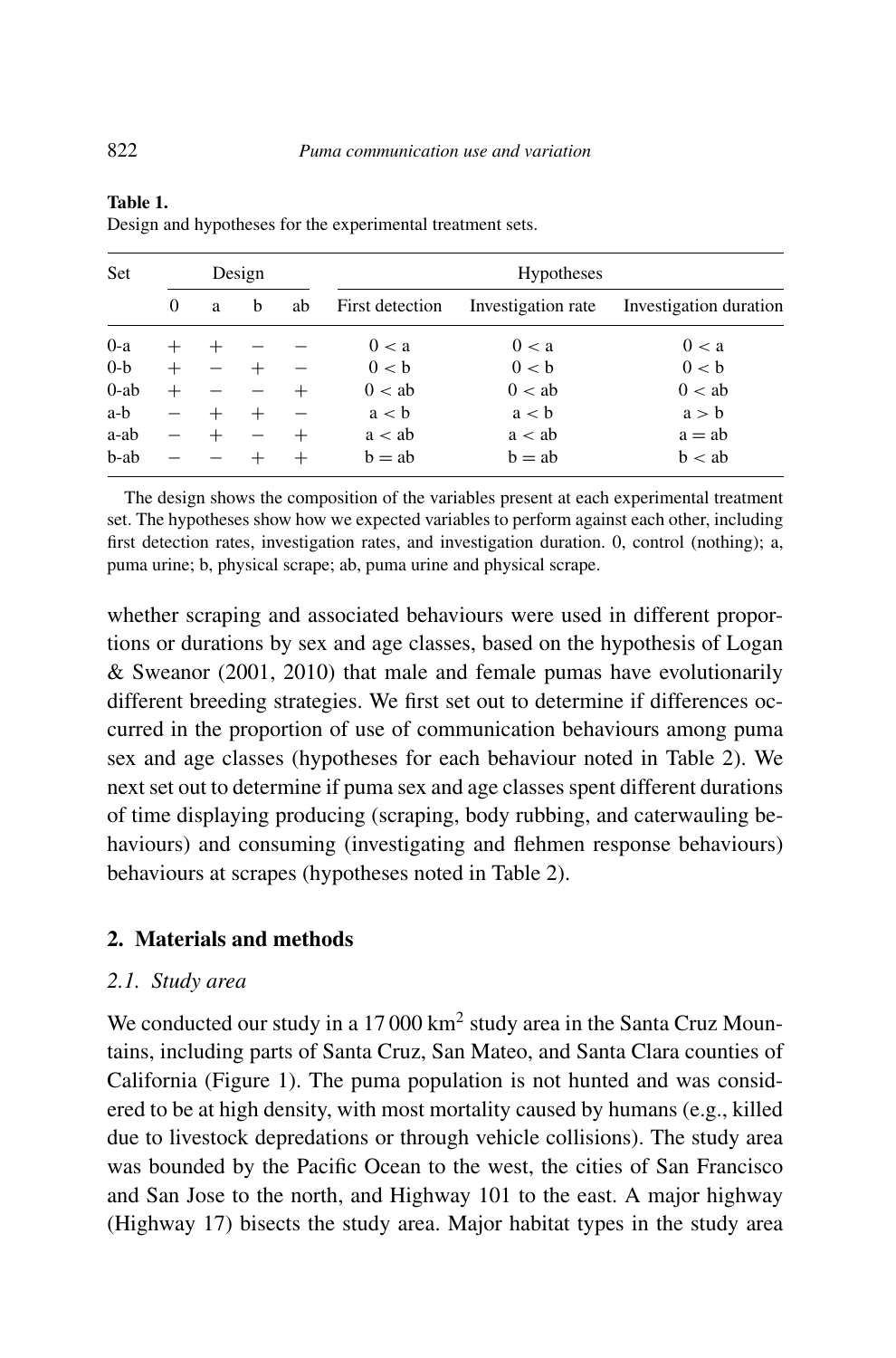| ω<br>э |  |
|--------|--|
|        |  |
|        |  |
|        |  |

Definitions of puma communication behaviours, and our hypotheses regarding differences in the proportion and duration of communication<br>behaviours among puma sex and age classes. Definitions of puma communication behaviours, and our hypotheses regarding differences in the proportion and duration of communication behaviours among puma sex and age classes.

| Behaviour               | Definition                                                                                                                                             | Hypothesis                                                             | Rationale                                                                                                                                                               |
|-------------------------|--------------------------------------------------------------------------------------------------------------------------------------------------------|------------------------------------------------------------------------|-------------------------------------------------------------------------------------------------------------------------------------------------------------------------|
| Scraping                | and sometimes urinated and/or<br>substrate with their hind feet<br>Where the puma scraped in<br>defecated on the scrape                                | higher rates than other classes<br>Mature males will scrape at         | their fitness most often, and expect females<br>territoriality, we expect males to advertise<br>Due to female mate choice and male<br>to advertise only when in oestrus |
| Olfactory investigation | pumas nose within 15 cm of a<br>cues and signals, noted by the<br>olfactory sense to investigate<br>Where the puma is using its<br>scrape or other cue | similar among all three classes<br>Investigation rates will be         | Because scraping behaviour is the most<br>classes of pumas to be investigating at<br>communication, we would expect all<br>common form of intraspecific<br>equal rates  |
| Body rubbing            | Where the puma rubs its cheek<br>stump, or tree branch, or rolls<br>back and forth on the ground<br>or shoulder on the ground, a                       | Mature males will body rub at<br>higher rates than other classes       | territoriality, we expect males to advertise<br>Due to female mate choice and male<br>their presence most frequently                                                    |
| Caterwauling            | Where the puma gives a loud<br>characterized by multiple<br>and reverberating call<br>changes in pitch                                                 | Mature females will caterwaul<br>at higher rates than other<br>classes | prospective mates when they are in oestrus;<br>Females are thought to caterwaul to attract<br>this behaviour has not been recorded in<br>males                          |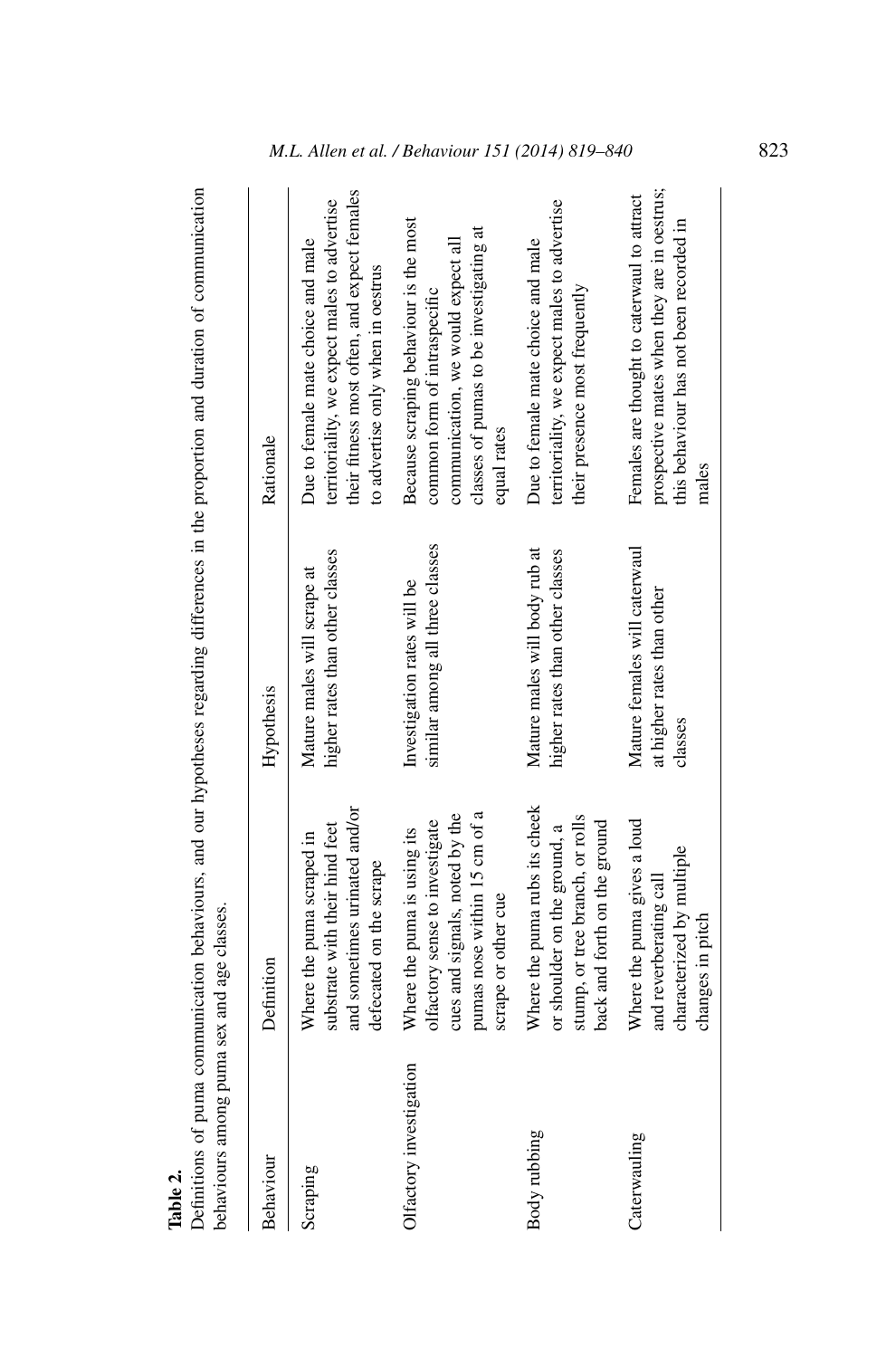| (Continued.)<br>Table 2. |                                                                                                                                                             |                                                                                              |                                                                                                                                                                                               |
|--------------------------|-------------------------------------------------------------------------------------------------------------------------------------------------------------|----------------------------------------------------------------------------------------------|-----------------------------------------------------------------------------------------------------------------------------------------------------------------------------------------------|
| Behaviour                | Definition                                                                                                                                                  | Hypothesis                                                                                   | Rationale                                                                                                                                                                                     |
| Flehmen response         | lip, sometimes arching its neck<br>head and curled back its upper<br>Where the puma picked up its<br>backwards, in order to expose<br>its vomeronasal organ | response rates will be higher<br>Mature female flehmen<br>than other classes                 | flehmen response at higher rates based on<br>Because the flehmen response is used to<br>assess potential mates, females will use<br>classic female choice theory                              |
| Producing                | The communication behaviours<br>of scraping, body rubbing, and<br>caterwauling                                                                              | longer durations on producing<br>behaviours than other classes<br>Mature males would spend   | durations producing signals for prospective<br>If male strategy is based on advertisement<br>they would be motivated to spend longer<br>mates to find than other classes                      |
| Consuming                | The communication behaviours<br>of investigating and flehmen<br>responses                                                                                   | longer durations on consuming<br>behaviours than other classes<br>Mature females would spend | spend longer durations consuming signals<br>assess the status of all possible mates and<br>assessment they would be motivated to<br>If female puma strategy is based on<br>than other classes |
|                          |                                                                                                                                                             |                                                                                              | Puma classes include mature males and females ( $\geq$ 2.5 years) and immature pumas ( $\lt$ 2.5 years). The behaviour hypotheses regard the                                                  |

proportion of visits where pumas of each class would exhibit the five behaviours, while the producing and consuming hypotheses regard the differences in duration between puma classes. proportion of visits where pumas of each class would exhibit the five behaviours, while the producing and consuming hypotheses regard the differences in duration between puma classes.

# 824 *Puma communication use and variation*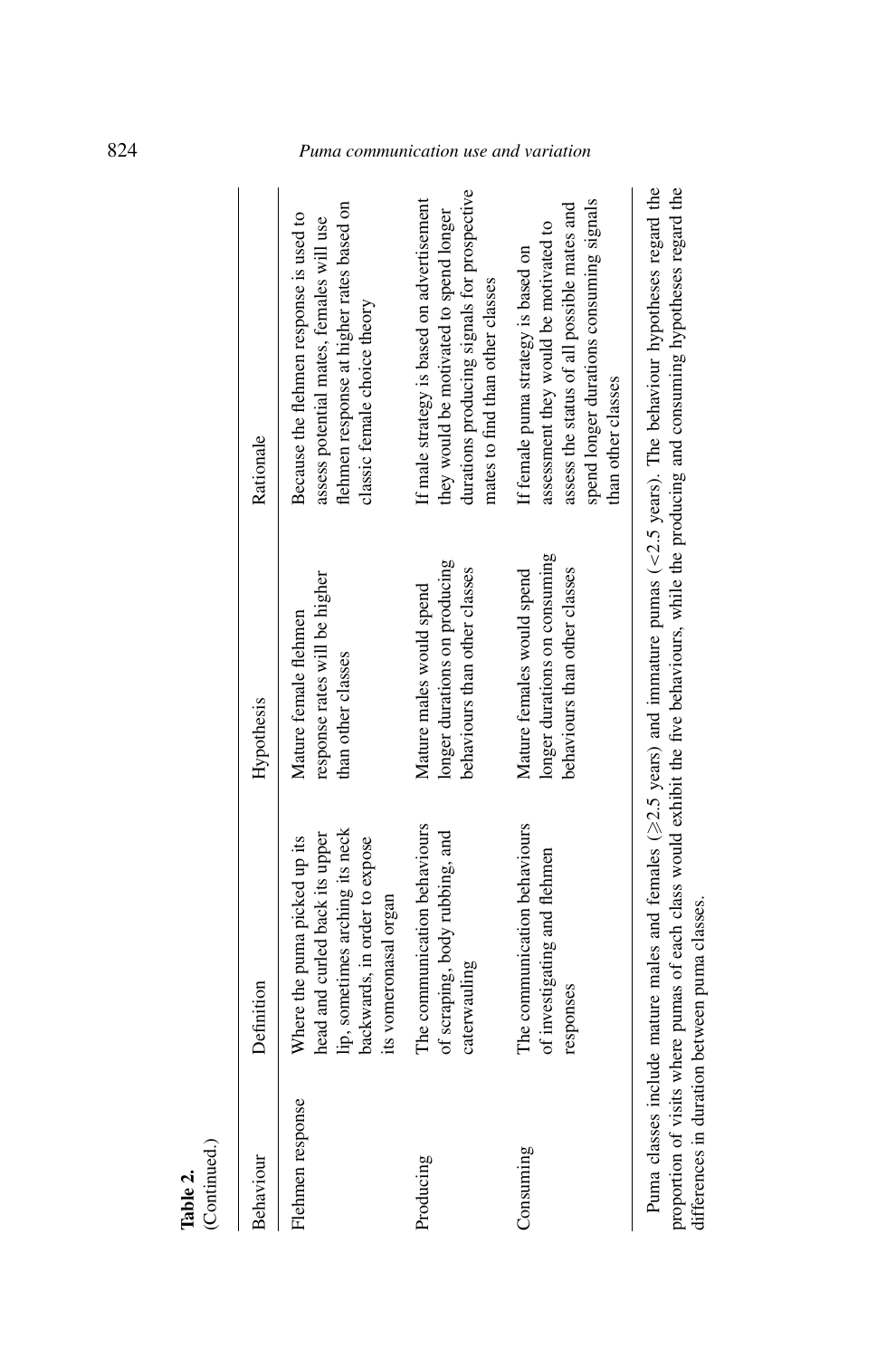

**Figure 1.** A map of the study area, which included areas in Santa Cruz, San Mateo and Santa Clara Counties in California. The study area is outlined by the thick black line, within the greater context of major highways and the cities of Santa Cruz and San Jose, and the location of each camera is noted.

changed with distance from the coast, and included: coastal scrub, coastal oak woodland, annual grassland, redwood (*Sequoia sempervirens*), montane hardwood–conifer, montane riparian, mixed chaparral, montane chaparral, montane hardwood, ponderosa pine (*Pinus ponderosa*), eucalyptus, valley foothill riparian, and valley oak woodland (Mayer & Laundenslayer, 1988). Elevation ranged from sea level to 1155 m, and the climate is best described as mild Mediterranean. Historical average daily high temperatures ranged from 15.5–24.4°C and average daily low temperatures ranged from 3.9– 11.1°C. The annual rainfall varied from 58–121 cm, the majority of which occurred from November to April (Wilmers et al., 2013).

#### *2.2. Definitions and field methods*

Among puma biologists there has arisen a unique and dispersed terminology regarding scraping behaviour; for the purposes of this study, we differentiated between what we termed 'individual scrapes' and 'community scrapes'. Individual scrapes are the outcome of scraping behaviour — at its most simple, a scrape. Community scrapes are defined as scrape areas used regularly to communicate with conspecifics, and are therefore used by more than one puma. These areas were previously described by Logan & Sweanor (2001)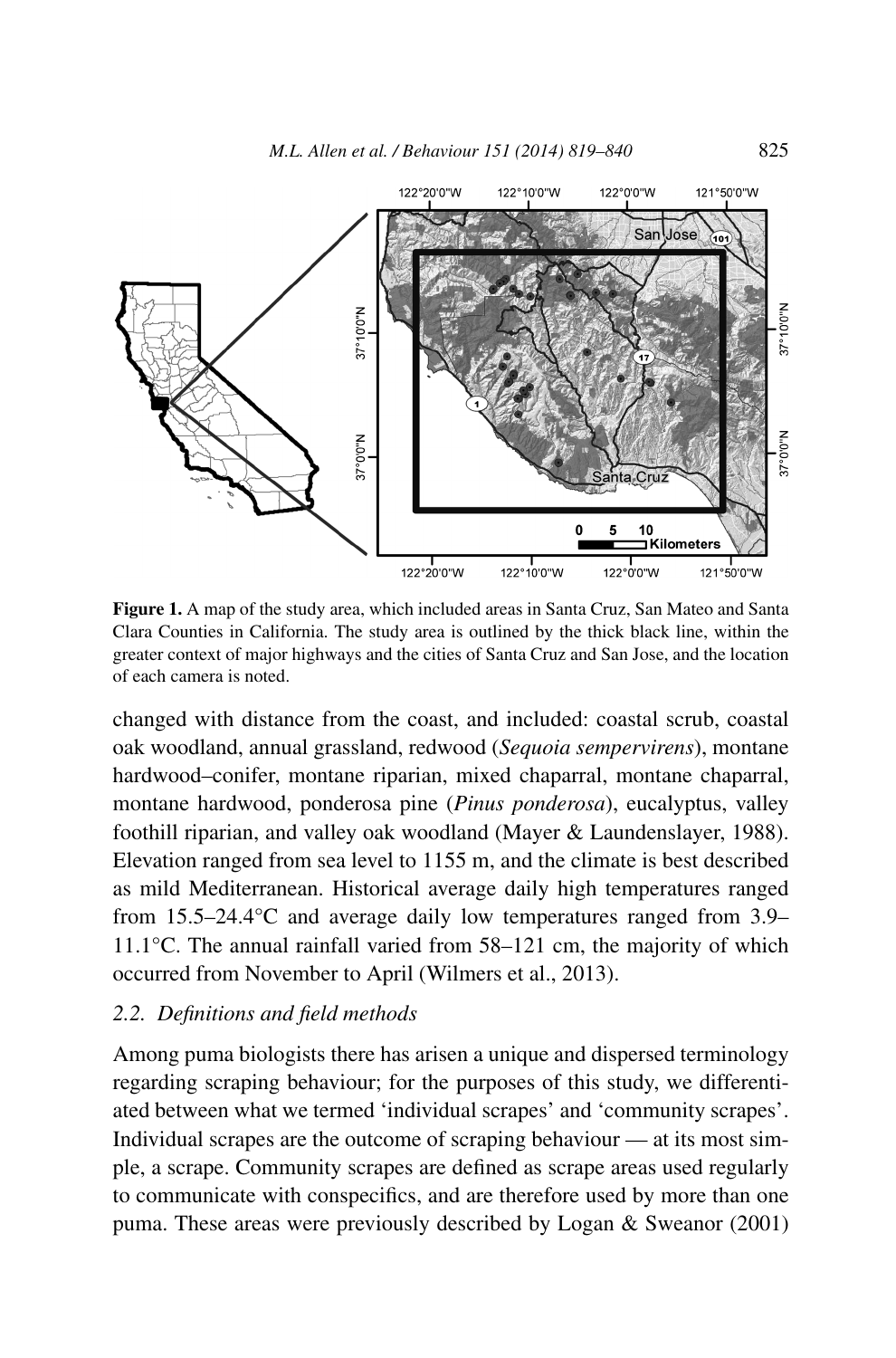as shared scrape sites, and by Harmsen et al. (2010) as scrape clusters. Community scrapes were identified by an abundance of scrapes in a concentrated area (roughly  $\geq 3$  scrapes within 9 m<sup>2</sup>, though this can vary depending on substrate and visitation), which had no association with either kill or bedding sites.

Our first step was to find and document individual and community scrapes. We initially found community scrapes by searching dominant landscape features, areas commonly used by pumas, and by following puma tracks across the landscape. As the study progressed, we used a modification of a custom program we had developed for identifying kill sites through GPS data, and used it to locate potential community scrapes based on clusters of GPS locations more than 7 days apart from each other in time (Wilmers et al., 2013). We used the data from our first 9 males (ages 2.5–9 years) and then visited these sites and searched the area for the presence of scrapes. We took measurements of width and length of individual scrapes and accompanying tracks to confirm the scrapes were created by pumas (Elbroch, 2003). We set up motion-triggered video cameras with infrared flash (Bushnell TrophyCam, Overland Park, KS, USA) at 26 spatially independent community scrapes for the experimental treatments (see below), with each community scrape being at least, 200 m from each other. We then added additional cameras for monitoring communication behaviours, though not always spatially independent, for a total of 45 community scrapes monitored. The cameras were programmed for maximum recording and viewing, with a set-up to record a 60 s video every time motion was detected with a 1 s delay before triggering again.

We concurrently captured 36 pumas from 2008–2012 using trailing hounds, cage traps, or leg-hold snares. Upon capture pumas were anesthetized with Telazol (Fort Dodge Animal Health, Fort Dodge, IA, USA). Once anesthetized, pumas were sexed, weighed and measured, and then fit with an ear tag and a combined GPS/radio telemetry collar (Vectronics Aerospace, Berlin, Germany). The Independent Animal Care and Use Committee at the University of California, Santa Cruz approved all animalhandling procedures. When possible, individual collared pumas detected on cameras were identified by unique collar identifiers and/or ear tags, while pumas without collars were identified by the spotting patterns on the inside of the upper leg and other unique features including scarring, kinks in their tail, and old injuries (Kelly et al., 2008). During captures age was deter-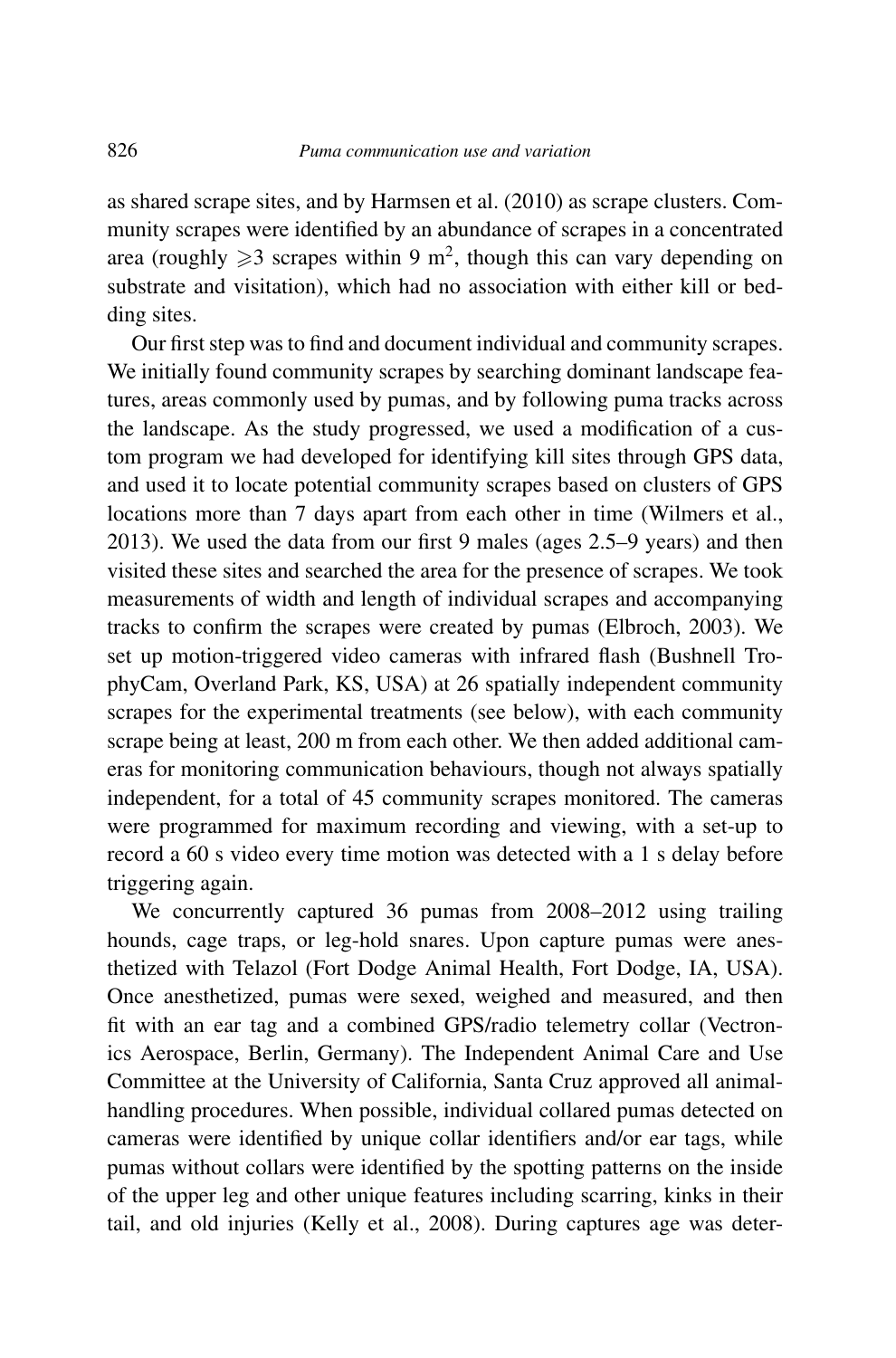mined through measurements of gum line recession (Laundré et al., 2000) for each individual. When possible, we determined the sex and age classes (mature *>* 2.5 years old, immature *<* 2.5 years old) for individuals without collars through the position of genitals and external physical characteristics (Ashman et al., 1983; Currier, 1983).

### *2.3. Experimental treatments design*

After community scrapes were located, we created a series of experimental treatments at 26 community scrapes, to determine the roles of the visual and olfactory cues in puma individual scrapes. We created the experimental treatments based on a crossover design (Table 1), and distributed the paired experimental treatments in a random design. Each community scrape was given a numeric label, and each treatment variable pair was assigned to a numbered community scrape, before rotating to the next sequential number the following month. Each community scrape had a most common route of travel for the pumas (though the pumas were as likely to enter or exit from either direction). We determined the most likely route of travel, and created the treatment variables on either side of this route to allow equal probability of detection. This was accounted for in the random design with each treatment variable pair switching sides (from left to right from the cameras perspective) in the sequential pairs. The experimental treatments involved 6 different pairs of scrape variables; the designs each involve the presence or absence of male puma urine (a), a physical scrape (b) and control (0). We used the first visit by a puma to each experimental treatment set as our samples for analyses.

All experimental treatments were created by the same person to control for reliability and variation. Physical scrape components were created by hand using scent-free latex gloves, and we administered 0.5 ml of puma urine from a glass eyedropper for the urine components. For the control, we did not use either a physical scrape or urine, and instead patted the ground with gloved hands three times to control for human presence or any novel scents created at the community scrape. We purchased the un-neutered male puma urine from a captive facility (InHeatScents, Troy, AL, USA) where they collected the urine from live pumas. The set of experimental treatments were monitored for 3–4 weeks, and then at the end of the monitoring period we raked the community scrape and created the new set of experimental treatments based on our random design.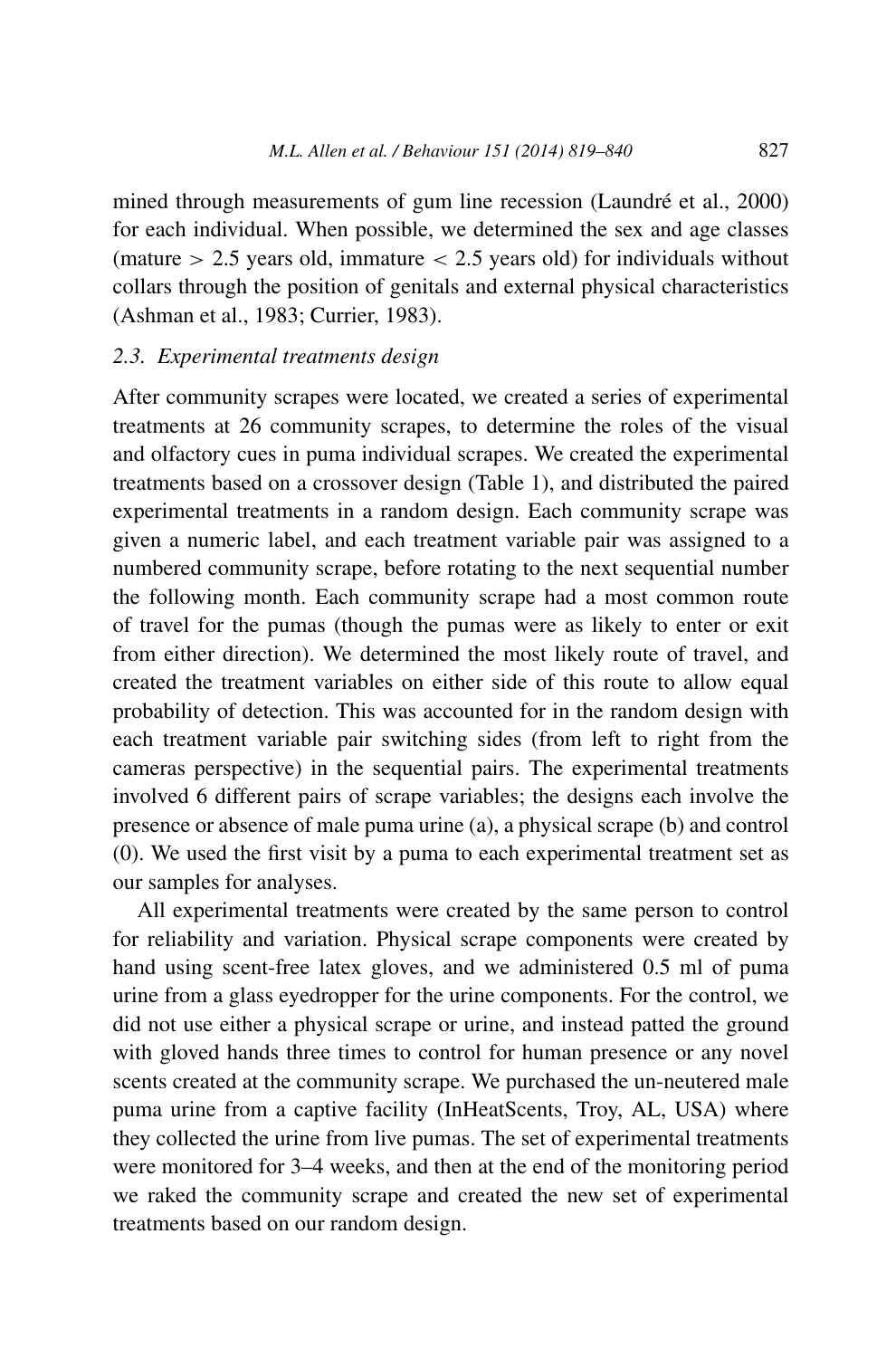We viewed each video for puma activity and reaction to the experimental treatments, and quantified 3 olfaction responses: first investigation, investigation rate, and the investigation duration. We defined olfactory investigation as when a puma was actively sniffing one of the components of the experimental treatment with its nose within 15 cm of it. We defined first investigation as the treatment variable which the puma olfactory investigated first during its visit. Investigation rate was determined as the proportion of each treatment variable which was olfactory investigated by the pumas during visits. We determined the investigation duration by recording the duration of time the puma olfactory investigated each of the experimental treatments.

#### *2.4. Communication behaviour design*

We attempted to determine whether scraping and associated behaviours were used differently by pumas of different sex and age classes. We first removed any videos where pumas were reacting to the experimental scrape treatments we had created, in case our experiments caused changes in the puma's behaviour, and then analysed the remaining videos of puma visits. When possible, we identified the individual puma (either collared pumas or pumas without collars with distinctive markings), and categorized the puma as mature male, mature female, immature male, or immature female, with immature pumas either independent or traveling with their mother. We censured any videos where we were unable to determine the class of pumas without collars. We watched each video which recorded a puma visiting a community scrape from February 2010–December 2012, and quantified the different behaviours it displayed while at the community scrape. In each video we recorded the duration of the overall visit to the closest second; and we then noted the occurrence of 5 behaviours and recorded the duration of each behaviour to the closest second. The behaviours included: scraping, olfactory investigation, body rubbing, flehmen response, and caterwauling (with definitions in Table 2). We then grouped scraping, body rubbing, and caterwauling into the category of producing behaviours, and grouped olfactory investigation and flehmen responses into consuming behaviours.

# *2.5. Statistical analyses*

We used program R version 3.0.0 (R Core Team, 2013) for all statistical analyses. Following R guidelines (R Core Team, 2013), we cite any associated packages used in the analyses. Before performing statistical analyses we tested each continuous variable data set for normality with a Shapiro–Wilk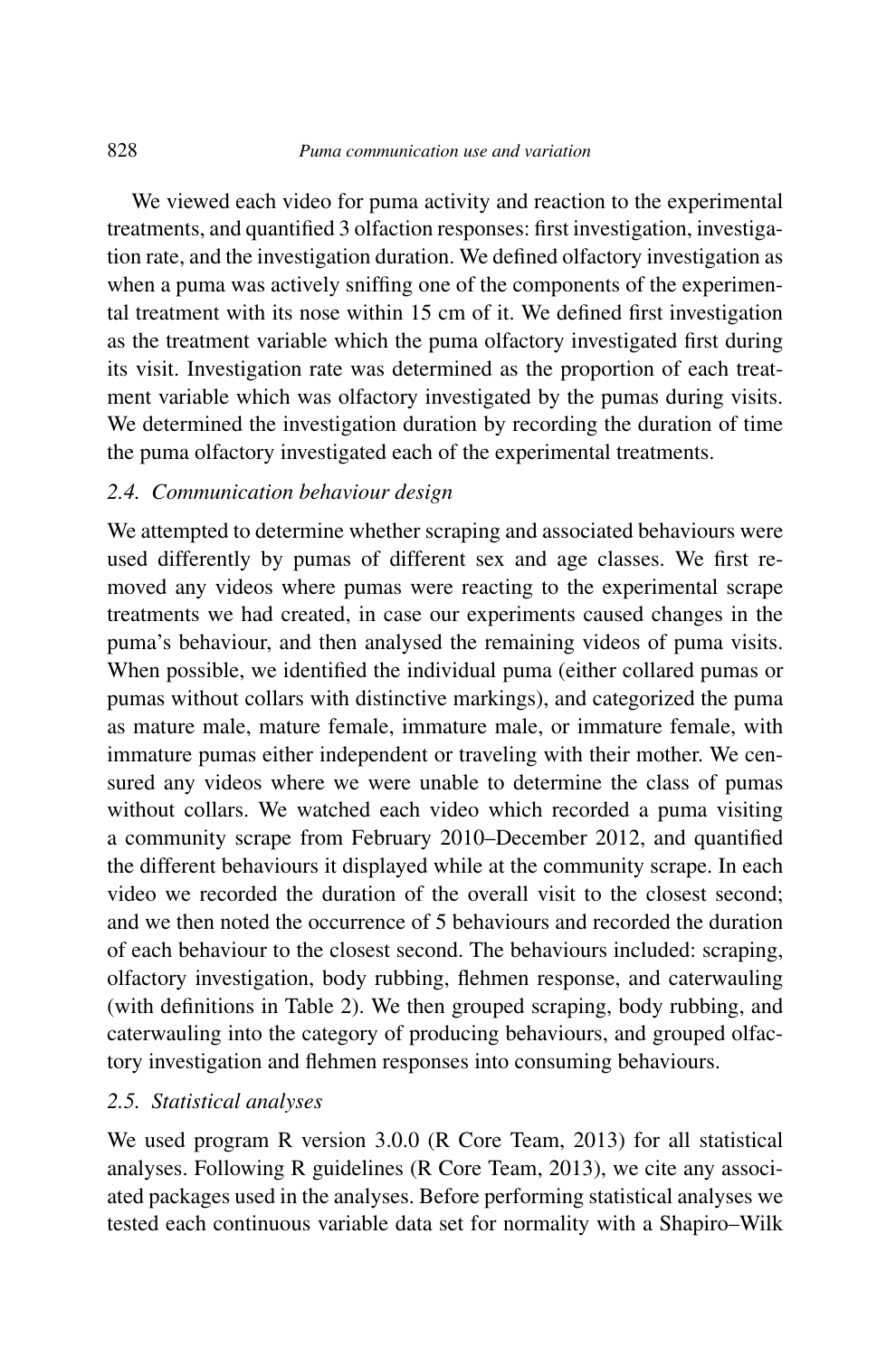test and for variance equality with a Levene's test (Sokal & Rohlf, 1987). In each analysis, we considered  $p < 0.05$  significant.

# *2.5.1. Experimental treatment statistical analyses*

We analysed the experimental treatments based on the paired design of the experiments, with each statistical test between the variables present at an experimental treatment set (Table 1). We tested three different sets of hypotheses (Table 1) for each experimental treatment: which variable was investigated first, the investigation rate for each variable, and the duration of time each variable was investigated. For example, we first tested the experimental treatment set of puma urine versus the control, and tested for differences in the two treatment variables in first investigation, investigation rate, duration of investigation (using the analyses below), and then progressed through each experimental treatment set in turn.

For first investigation, we first removed samples where no variable was investigated, and then used a binomial probability test (Sokal & Rohlf, 1987) to determine if the treatment variables were different in their rate of being investigated first. For investigation rate, we used a *z*-test of proportions between two populations (Sokal & Rohlf, 1987) to determine if treatment variables were investigated in a different proportion of puma visits. For duration of investigation, because of a lack of homoscedasticity we used a two-way Student's *t*-test with unequal variances (Sokal & Rohlf, 1987) to test for differences between the treatment variables. After testing our hypotheses, we created post-hoc effect sizes based on Cohen's *d* score (Cohen, 1992) for values with significant differences, and we considered scores of 0.20 small effects, 0.50 medium effects, and 0.80 large effects (Cohen, 1992).

#### *2.5.2. Communication behaviours statistical analyses*

We used a series of analyses to determine if pumas of different sex and age classes varied in their use of communication behaviours at community scrape sites (Table 2). To account for malfunctions of cameras and ensure we recorded the majority of a visit we removed samples with substandard quality and videos where we recorded less than 8 s of a puma visit. We initially had 5 puma age and sex classes: mature males  $(N = 535)$ , mature females alone  $(N = 152)$ , mature females with cubs  $(N = 14)$ , immature males  $(N = 40)$ , and immature females  $(N = 11)$ . We first did pre-tests for each behaviour, first testing for differences between females with cubs against females without cubs, and then testing immature males against immature females. We did not find any statistical significant differences in the pre-tests, and we there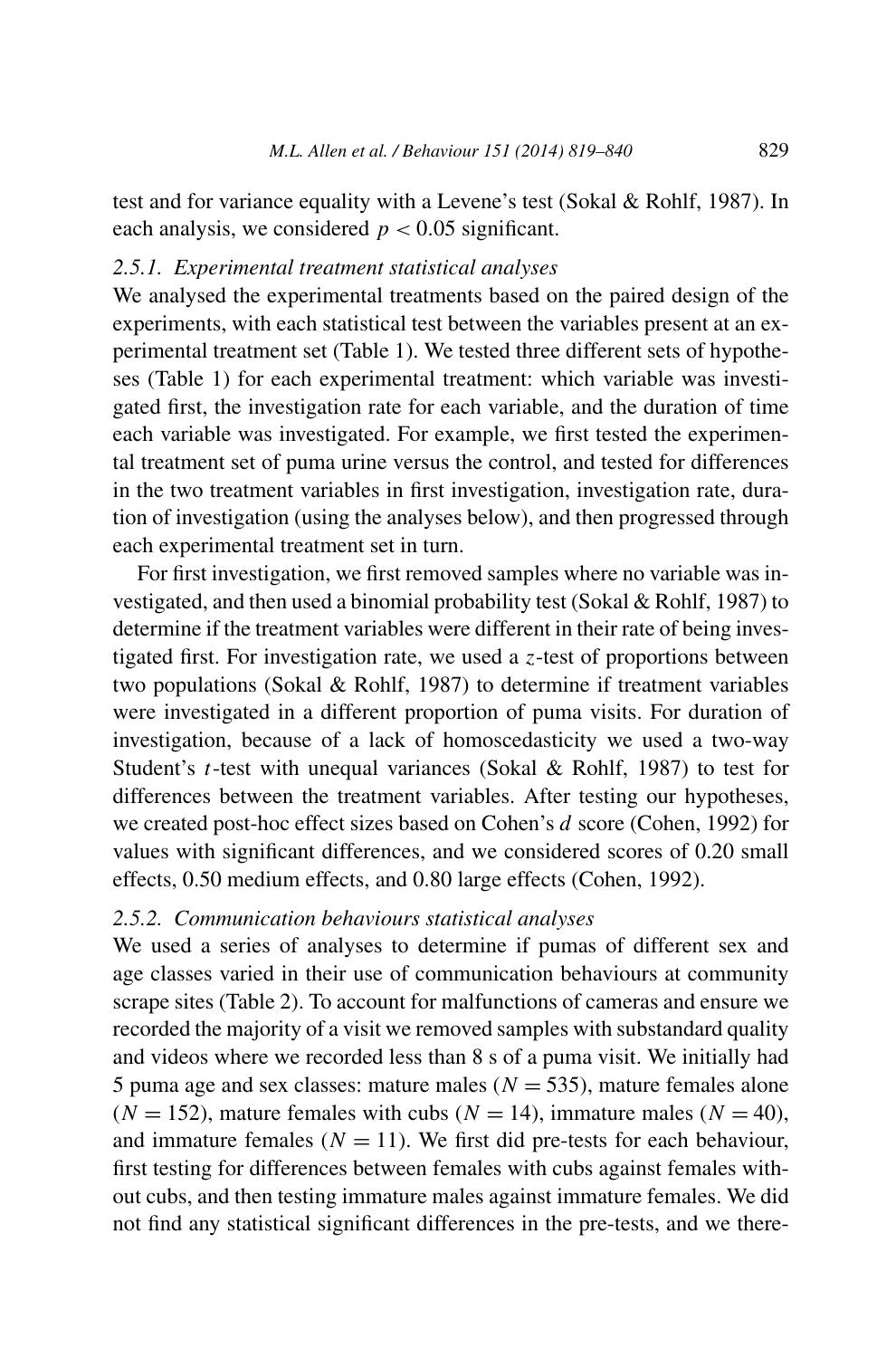fore pooled the visits for females with and without cubs, and also pooled all immature pumas together. In each analysis we then tested among 3 puma classes: mature males, mature females, and immature pumas. Because the majority of visits were by mature male pumas, we only used the first 10 visits by each individual mature male puma to each monitored community scrape in order to control for the large sample size of males in comparison to females and immature pumas.

First, we tested for differences in the duration of visits to community scrapes among each puma class (mature males, mature females, and immature pumas). We determined duration of time for each visit to the closest second, and then used a mixed-model Analysis of Variance (ANOVA) to test for differences among puma classes using the nlme package (Pinheiro et al., 2013). We used the visit duration as our dependent variable, puma class as a fixed independent variable, and known individual pumas as a random independent variable (to account for the variable number of samples among individual pumas).

Second, we tested if puma classes displayed each communication behaviour (scraping, olfactory investigation, caterwauling, flehmen response and body rubbing) in a different proportion of visits using a chi-square test (Sokal & Rohlf, 1987). In some cases, because of very low proportions of behaviours, we used a Fisher's exact test instead of a chi-square test (Sokal & Rohlf, 1987); in these cases we just report the degrees of freedom and *p*-values. We then calculated post hoc effect sizes for behaviours with significant statistical differences by calculating *phi* coefficients (Yule, 1912), using the vcd package (Meyer et al., 2013), and we considered scores of 0.10 small effects, 0.30 medium effects, and 0.50 large effects (Cohen, 1992).

Third, we determined the duration of time pumas displayed each type of behaviour during visits to the closest second, and then tested for differences in the duration of time puma classes spent displaying producing and consuming behaviours (Table 2). Due to the lack of linearity and homoscedasticity, we performed a logarithmic transformation (Sokal & Rohlf, 1987) in order to meet the assumptions of the ANOVA. We then used two mixed-model ANOVAs in the nlme package (Pinheiro et al., 2013), with the first model used for producing behaviours and the second model used for consuming behaviours. We used the duration spent on the behaviour during a visit as our dependent variable, puma class as a fixed independent variable, and known individual pumas as a random independent variable (to account for the variable number of samples among individual pumas).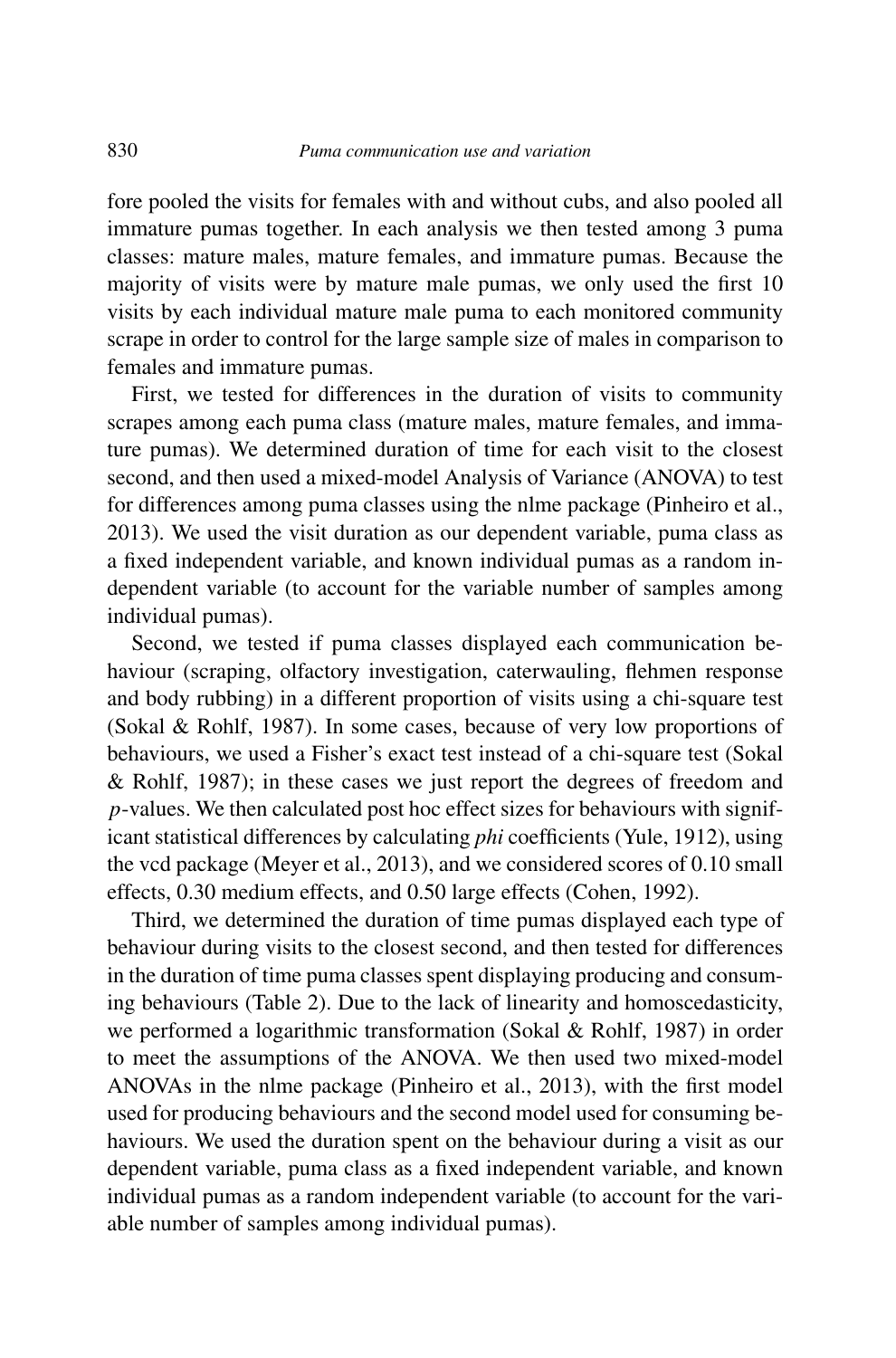### **3. Results**

#### *3.1. Experimental treatments*

Our analyses revealed that when compared to the control the puma urine was not investigated first more frequently, nor investigated at a higher rate, or investigated for longer durations of time (Tables 3 and 4). In contrast, when compared to the control, the physical scrape and the physical scrape with urine were investigated first more frequently ( $p_b = 0.0414$ ,  $p_{ab} = 0.0015$ ), investigated at a higher rate ( $p_b = 0.0011$ ,  $p_{ab} = 0.0004$ ), and investigated for longer durations of time ( $p_b = 0.0004$ ,  $d_b = 1.29$ ,  $p_{ab} < 0.0001$ ,  $d_{ab} = 1.74$ ). When compared to the puma urine, the physical scrape and the physical scrape with urine were investigated first more often ( $p<sub>b</sub> = 0.0146$ ,  $p_{ab} = 0.0001$ ), investigated at a higher rate ( $p_b = 0.0013$ ,  $p_{ab} < 0.0001$ ), and investigated for longer durations of time ( $p_b = 0.0024$ ,  $d_b = 0.80$ ,  $p_{ab} = 0.0006$ ,  $d_{ab} = 1.14$ ). In addition, we found that when compared to the physical scrape the physical scrape with puma urine was not investigated first more frequently, or investigated at a higher rate, but was investigated for longer durations of time ( $p = 0.0465$ ,  $d = 0.53$ ).

#### *3.2. Communication behaviours*

We recorded 762 visits by pumas of known age classes, including 37 632 s of puma activity, and a minimum of 25 individuals. Mature male pumas were

#### **Table 3.**

| Differences in first detection and probabilities of detection between variables in the experi- |  |  |  |
|------------------------------------------------------------------------------------------------|--|--|--|
| mental treatments.                                                                             |  |  |  |
|                                                                                                |  |  |  |

| Variable pair      |    | First investigation              |        | Investigation rate |                            |           |          |
|--------------------|----|----------------------------------|--------|--------------------|----------------------------|-----------|----------|
|                    | N  | Percentage of<br>first detection | p      | df                 | Percentage<br>investigated | z-score   | p        |
| $0$ vs a           | 33 | $0.61$ vs $0.39$                 | 0.2962 | 118                | $0.40$ vs $0.32$           | 0.9519    | 0.3412   |
| $0 \text{ vs } b$  | 20 | $0.25$ vs $0.75$                 | 0.0414 | 40                 | $0.43$ vs $0.91$           | $-3.2733$ | 0.0011   |
| $0 \text{ vs } ab$ | 21 | $0.14$ vs $0.86$                 | 0.0015 | 40                 | $0.38$ vs $0.91$           | $-3.5423$ | 0.0004   |
| a vs b             | 25 | $0.24$ vs $0.76$                 | 0.0146 | 64                 | $0.27$ vs $0.67$           | $-3.2063$ | 0.0013   |
| a vs ab            | 22 | $0.09$ vs $0.91$                 | 0.0001 | 44                 | $0.22$ vs $0.96$           | $-5.0906$ | < 0.0001 |
| h vs ab            | 28 | $0.50$ vs $0.50$                 | 1.0000 | 58                 | $0.70$ vs $0.77$           | $-0.5839$ | 0.5593   |

The percentage of visits where a variable was investigated first is noted along with their *p*-values. Probability of detections between the variables are represented as percentages together with *z*-scores and *p*-values.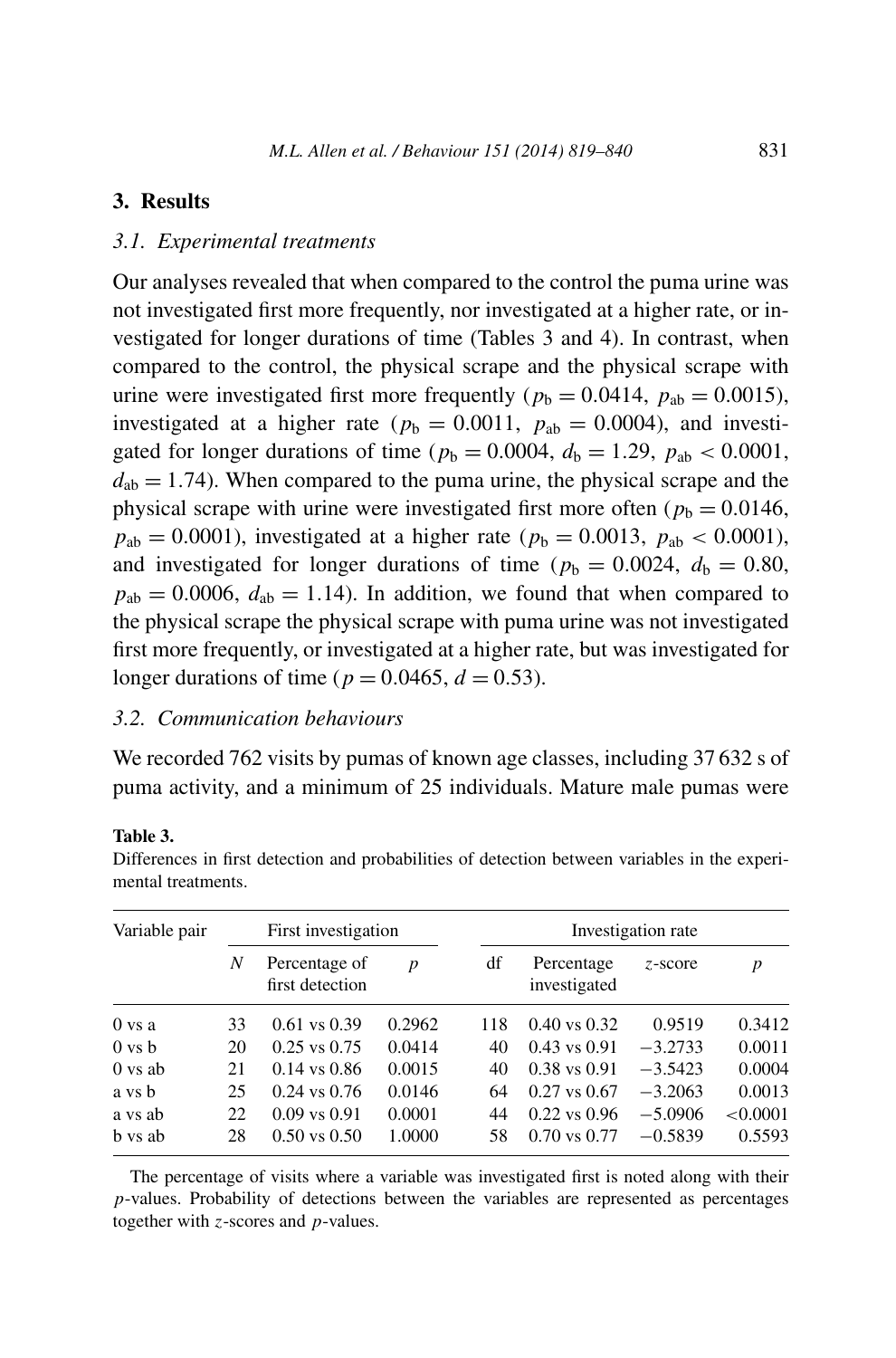#### **Table 4.**

Differences in investigation duration between paired treatment variables in the experimental treatments.

| Variable pair      | df  | Mean $\pm$ SE                  |          |
|--------------------|-----|--------------------------------|----------|
| 0 vs a             | 118 | $0.5 \pm 0.1$ vs $0.8 \pm 0.2$ | 0.2728   |
| $0 \text{ vs } b$  | 40  | $0.7 \pm 0.2$ vs $4.8 \pm 1.0$ | 0.0004   |
| $0 \text{ vs } ab$ | 40  | $0.5 \pm 0.2$ vs $6.8 \pm 1.1$ | < 0.0001 |
| a vs b             | 64  | $0.4 \pm 0.1$ vs $2.0 \pm 0.5$ | 0.0024   |
| a vs ab            | 44  | $0.9 \pm 0.5$ vs $5.3 \pm 1.1$ | 0.0006   |
| b vs ab            | 58  | $1.9 \pm 0.4$ vs $3.7 \pm 0.8$ | 0.0465   |

The average duration of investigation in seconds and their standard error are noted, along with the pairwise *p*-values between the variables.

the most common visitor to community scrapes, with 73.1% of visits, in comparison to 22.1% for mature females and 3.4% for immature pumas, while 1.4% were visits by a mature male and female traveling together. Our analysis of the duration of visits to community scrapes did not find a significant difference among classes ( $F_{2,522} = 1.59$ ,  $p = 0.2040$ ), with an average visit duration of 57.6 s (95% CI =  $52.2 - 63.1$ ).

Our analyses of communication behaviours revealed significant differences among puma classes in the proportion of visits for each behaviour. Mature males exhibited scraping at 78.5% of visits, a significantly higher proportion of visits than the 13.6% for mature females ( $\chi^2$  = 202*.*67, df<sub>1.637</sub>,  $p < 0.0001$ ,  $\varphi = 0.57$ ) and the 12.8% for immature pumas ( $\chi^2 = 76.84$ , df<sub>1,529</sub>,  $p < 0.0001$ ,  $\varphi = 0.39$ ) (Figure 2), while mature females and immature pumas did not differ significantly. Mature males exhibited olfactory investigation at 89.6% of visits, a significantly higher proportion than the 76.9% for immature pumas ( $\chi^2 = 4.63$ , df<sub>1.529</sub>,  $p = 0.0301$ ,  $\varphi = 0.11$ ). Mature females exhibited olfactory investigation at 85.7% of visits, and were not significantly different than mature males or immature pumas.

Mature males exhibited body rubbing at 12.4% of visits, a significantly higher proportion of visits than the 2.7% for mature females ( $\chi^2 = 10.57$ , df<sub>1,637</sub>,  $p = 0.0012$ ,  $\varphi = 0.14$ ) and the 0.0% for immature pumas (df<sub>1,529</sub>,  $p = 0.0153$ ,  $\varphi = 0.10$ , while mature females and immature pumas did not differ significantly. Mature females exhibited flehmen responses at 30.6% of visits, a significantly higher proportion of visits than the 6.5% for mature males ( $\chi^2$  = 59.82, df<sub>1.637</sub>,  $p < 0.0001$ ,  $\varphi = 0.31$ ) and the 7.7% for immature pumas ( $\chi^2 = 7.30$ , df<sub>1,184</sub>,  $p = 0.0069$ ,  $\varphi = 0.21$ ), while mature males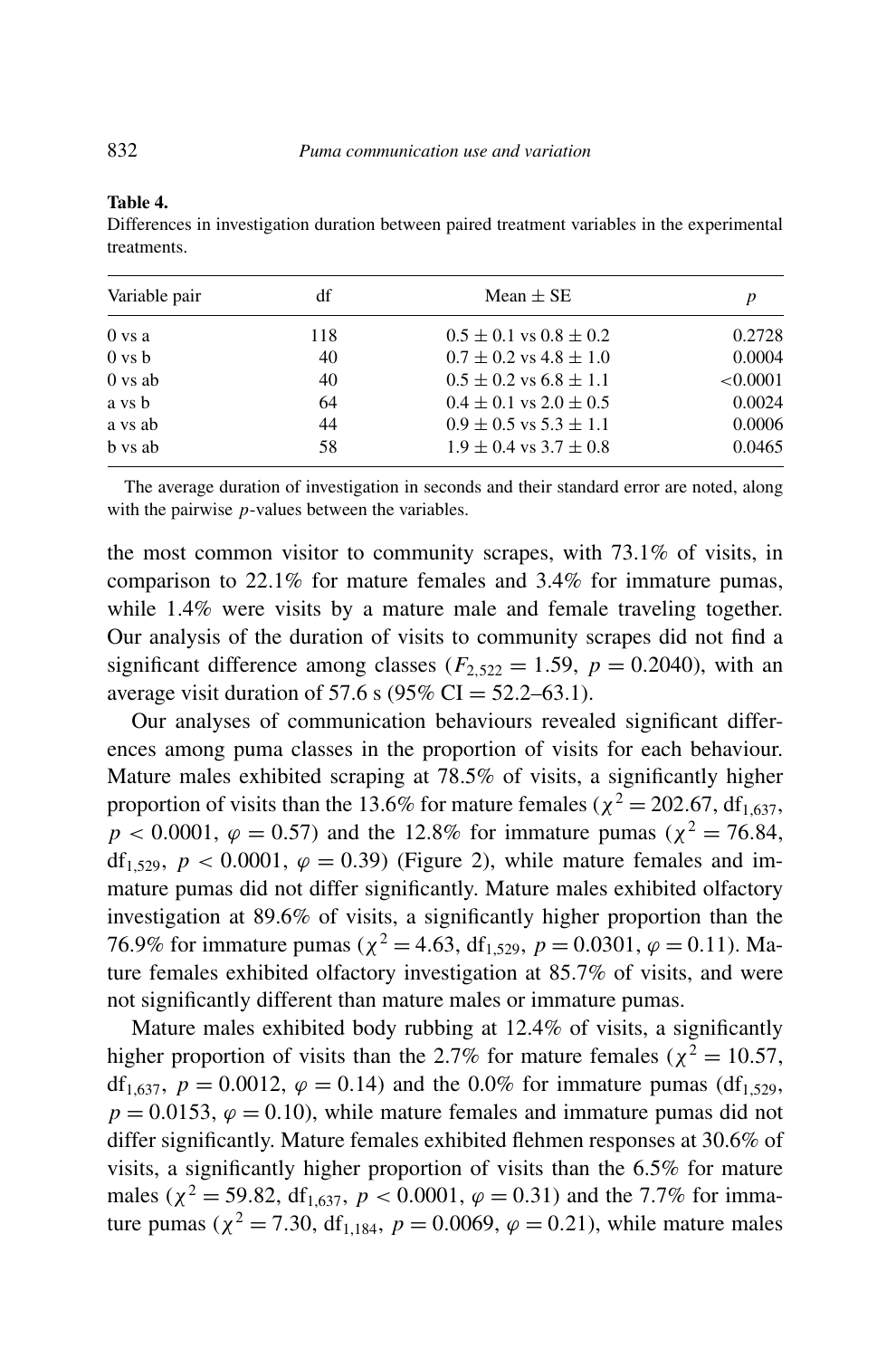

**Figure 2.** Proportion of visits where scraping and communication behaviours occurred for puma class. Behaviours include scraping, olfactory investigation, body rubbing, caterwauling and flehmen responses.



**Figure 3.** Mean duration in seconds of producing and consuming behaviours during visits to community scrapes by each class of pumas. The error bars represent the standard error. Producing behaviours include scraping, body rubbing and caterwauling, while consuming behaviours include investigating and flehmen responses.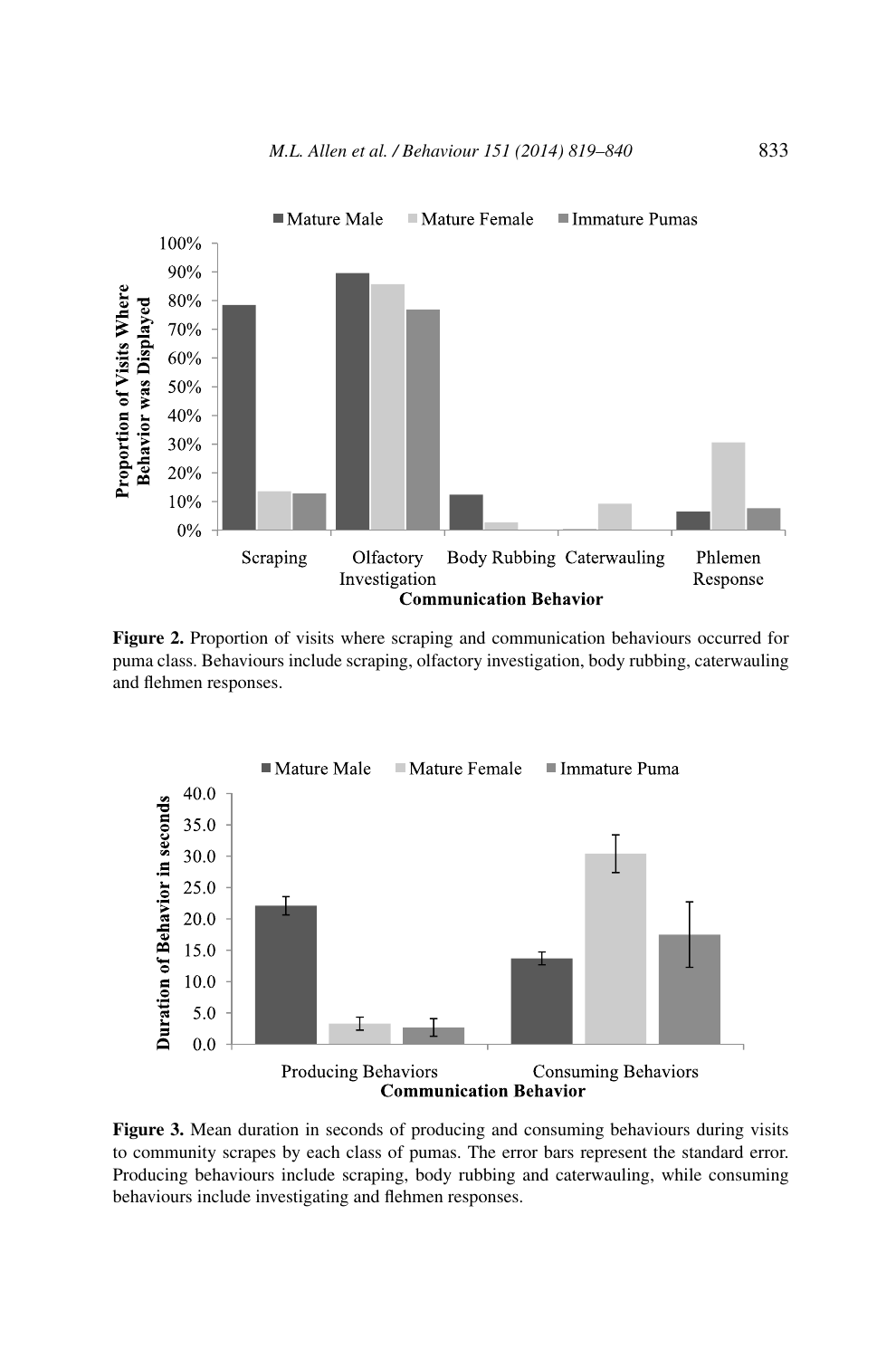and immature pumas did not differ significantly. Mature females exhibited caterwauling at 9.3% of visits, a significantly higher proportion of visits than the 0.4% for mature males (df<sub>1,612</sub>,  $p < 0.0001$ ,  $\varphi = 0.24$ ) and the 0.0% for immature pumas (df<sub>1,177</sub>,  $p = 0.0401$ ,  $\varphi = 0.39$ ), while mature males and immature pumas did not differ significantly.

The duration of producing behaviours was significantly different among puma classes ( $F_{2,522} = 41.38$ ,  $p < 0.0001$ ) (Figure 3). Our post hoc analysis revealed that mature males spent longer durations  $(\bar{x} \pm \text{SE} = 22.1 \pm 1.5 \text{ s})$ on producing behaviours than mature females ( $\bar{x} \pm SE = 3.3 \pm 1.0$  s,  $p <$ 0.0001) or immature pumas ( $\bar{x} \pm SE = 2.7 \pm 1.4$  s,  $p < 0.0001$ ), but there was not a significant difference between immature pumas and mature females. The duration of consuming behaviours was significantly different among puma classes ( $F_{2.522} = 14.31$ ,  $p < 0.0001$ ). Our post hoc analysis revealed that mature females spent longer durations ( $\bar{x} \pm SE = 30.4 \pm 3.0$  s) on consuming behaviours than mature males ( $\bar{x} \pm SE = 13.7 \pm 1.0$  s,  $p =$ 0.0001) or immature pumas ( $\bar{x} \pm SE = 17.5 \pm 5.2$  s,  $p < 0.0001$ ), but there was not a significant difference between immature pumas and mature males.

#### **4. Discussion**

Our results suggest that pumas exhibit strong sexually dimorphic differences in their scrape communication behaviours, and pumas appear to be a good study species for further study of sexually dimorphic behaviours including mate selection. Male and female pumas exhibited differences in their duration of producing and consuming behaviours, as well as the proportion of communication behaviours used during visits. Our results support the hypothesis of Logan & Sweanor (2001, 2010) that the differences in use of communication behaviours at community scrapes can be explained through different life history patterns and evolutionary reproductive strategies of the sexes. Male strategy appears to be based on regular visitation and the production of signals for potential mates to find. In contrast, female visitation is infrequent, in order to limit potentially dangerous encounters with males which could lead to infanticide. Female strategy is apparently to limit risk, and then visit community scrapes for short time periods just before and during oestrus, and use these visits to assess potential mates.

We found that mature males spent longer durations exhibiting producing behaviours than mature females, and also exhibited scraping and body rub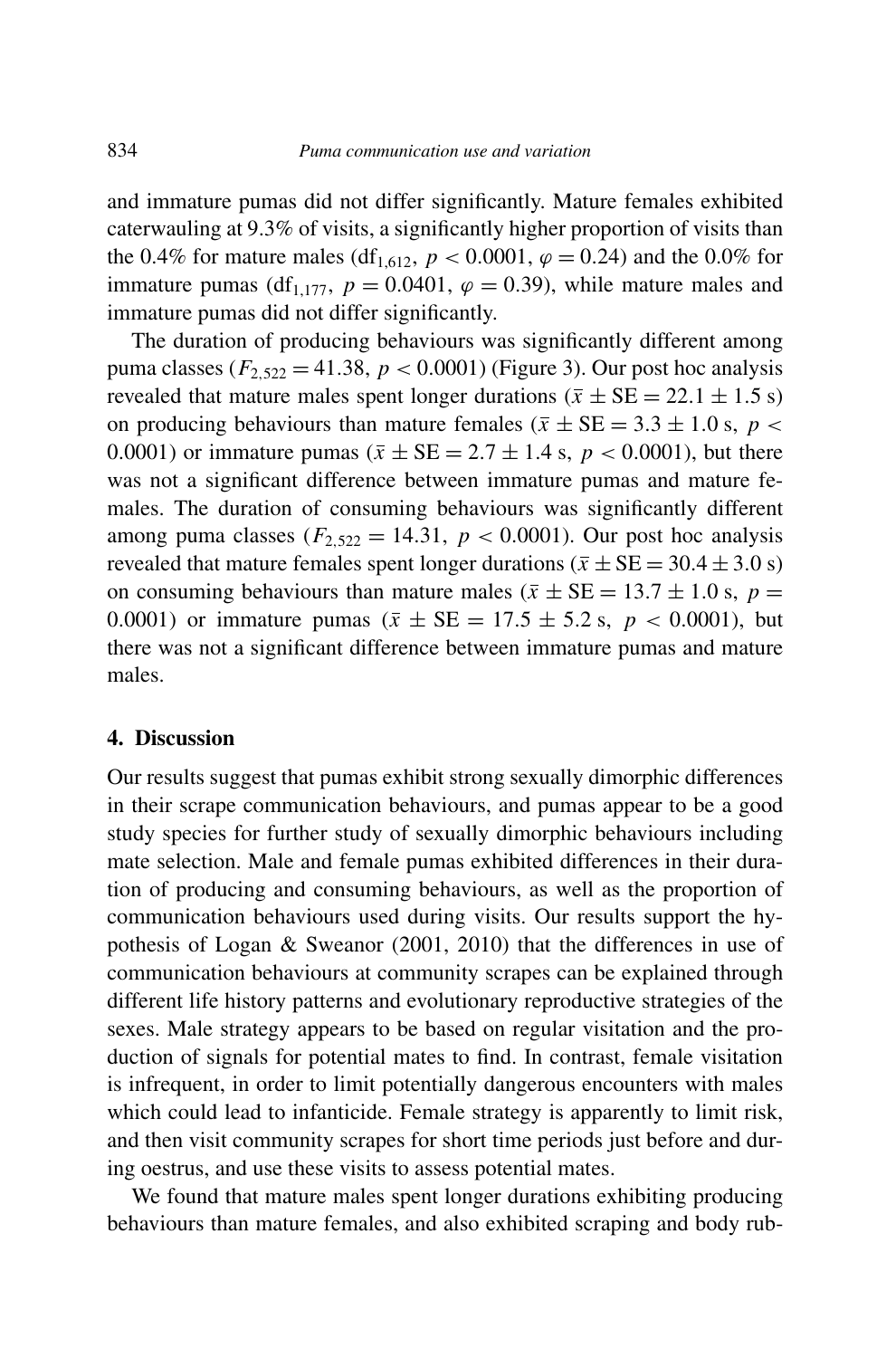bing behaviours at a higher proportion of visits than mature females. Mature males have large home ranges, and need to leave sign for potential mates to find as well as for territorial defence. Dominance has been linked to frequency of scent-marking in mice (Hurst & Benyon, 2004; Thonhauser et al., 2013), and male strategy may be based on trying to produce as many signals as possible for potential mates to find. The bi-functional role of scraping for territorial maintenance and advertisement for mates suggests male strategy is based on production of signals for others to find. However, although scraping behaviour was frequently used during visits by mature males, there appeared to be variation in both the duration of visits and the number of scrapes created. We hypothesize that when males detect recent visits by female pumas they increase the duration of their visits and the number of scrapes they create. Similar to Logan & Sweanor (2001), we never recorded pumas spraying urine, while in contrast to Harmsen (2010), we never recorded pumas scraping with their front feet, and we are doubtful that pumas exhibit these behaviours in our study area. We found body rubbing behaviour to be used at a higher proportion of visits by mature males, and while we are unclear what triggers body rubbing behaviours in pumas, we hypothesise that it is used as an additional form of communication attempts for potential mates.

Mature females were less frequent visitors to community scrapes, and spent less time using producing behaviours. Although there are more mature females than mature males in any given puma population (Sunquist  $\&$ Sunquist, 2002), mature females were less frequent visitors, accounting for 22.1% of visits. The simplest explanation is that mature females visit for short bouts of temporally clustered visits while in oestrus, as hypothesized by Logan & Sweanor (2001, 2010). However, females may not just appear when ready to mate, and their visits to community scrapes may instead occur in a progression, from investigation and assessment to advertising their receptive status, and eventually to mating. Logan & Sweanor (2001) rarely documented scraping behaviour in females, and believed that females squatted and urinated on scrapes made by males more frequently than making scrapes themselves. Through the use of video cameras we also documented female pumas both scraping and urinating on top of scrapes made by male pumas, but found that among females scraping was actually more common than urinating on the scrapes of males (13.6% to 2.2%, respectively). We found that caterwauling behaviour was more frequently used by mature females, only being used by mature males at 0.4% of visits. Caterwauling in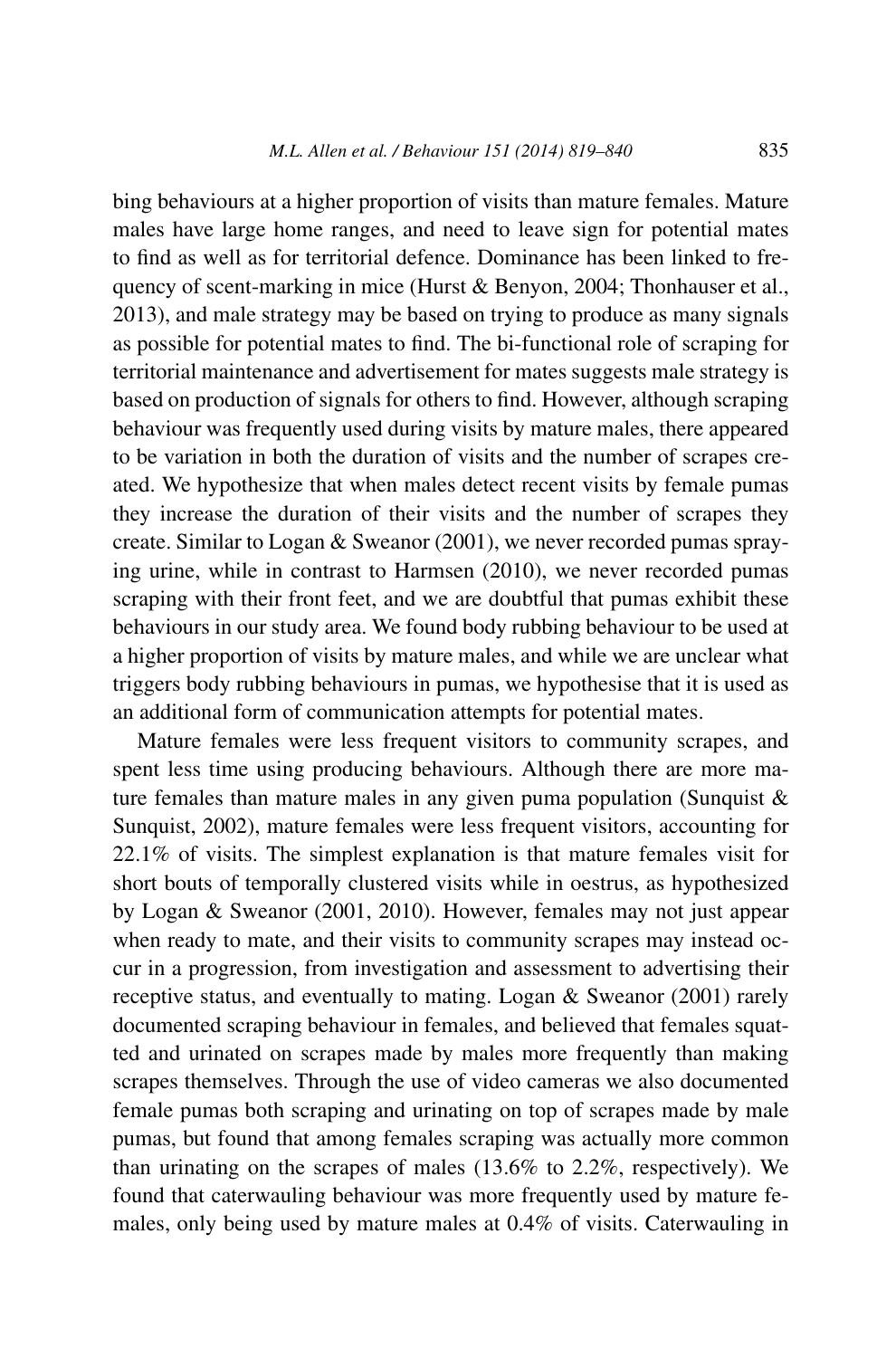some instances is likely more effective than scraping to advertise for potential mates, for instance, caterwauling can be used for immediate attraction and to advertise from a distance (Logan & Sweanor, 2001).

We found that mature females spent longer durations exhibiting consuming behaviours than mature males, while also exhibiting flehmen response behaviour at a higher proportion of visits. Mellen (1993) found that the use of the flehmen response behaviour by felid species was common at each investigation of urine; however we found flehmen response behaviour to be less frequently used by wild pumas (it occurred at 11.8% of visits). Rather than being a difference between pumas and other felid species, Mellen's (1993) findings may have been a by-product of studying felids in captivity, where the usually solitary felids come in contact with scent-markings more often than in the wild. For example, de Boer (1977) found that urine less than 4 h old triggered a flehmen response significantly more often than urine which was over 24 h old. Mellen (1993) also found that flehmen response behaviour was more common in male felids, which contradicted our findings with wild pumas. We hypothesize that the longer durations of consuming behaviours and the higher rate of flehmen response behaviour by females is due to females using visits to assess potential mates. In contrast, male pumas apparently spend shorter durations investigating competitors, and instead may only use flehmen response behaviour to investigate scent left by females or unknown individuals, both of whom are less frequent visitors to community scrapes.

The scraping and associated communication behaviours appear to develop with age, and to only be used by mature females when traveling without cubs. Intraspecific strife is a frequent source of mortality in juvenile pumas, with mature males killing cubs and sub-adult males (Logan & Sweanor, 2001, 2010). Logan & Sweanor (2001) also documented that over 25% of encounters between mature males and females which were not in oestrus were violent. For this reason, it increases survival and hence fitness for both immature pumas and females with cubs to not openly advertise their presence at community scrapes. We were unable to find a significant difference between females with and without cubs, possibly due to our low sample size of females with cubs visiting community scrapes, however females may use community scrapes differently based on whether they are with or without cubs. For example, females with cubs were never recorded displaying either scraping or caterwauling behaviours, and we hypothesise that females with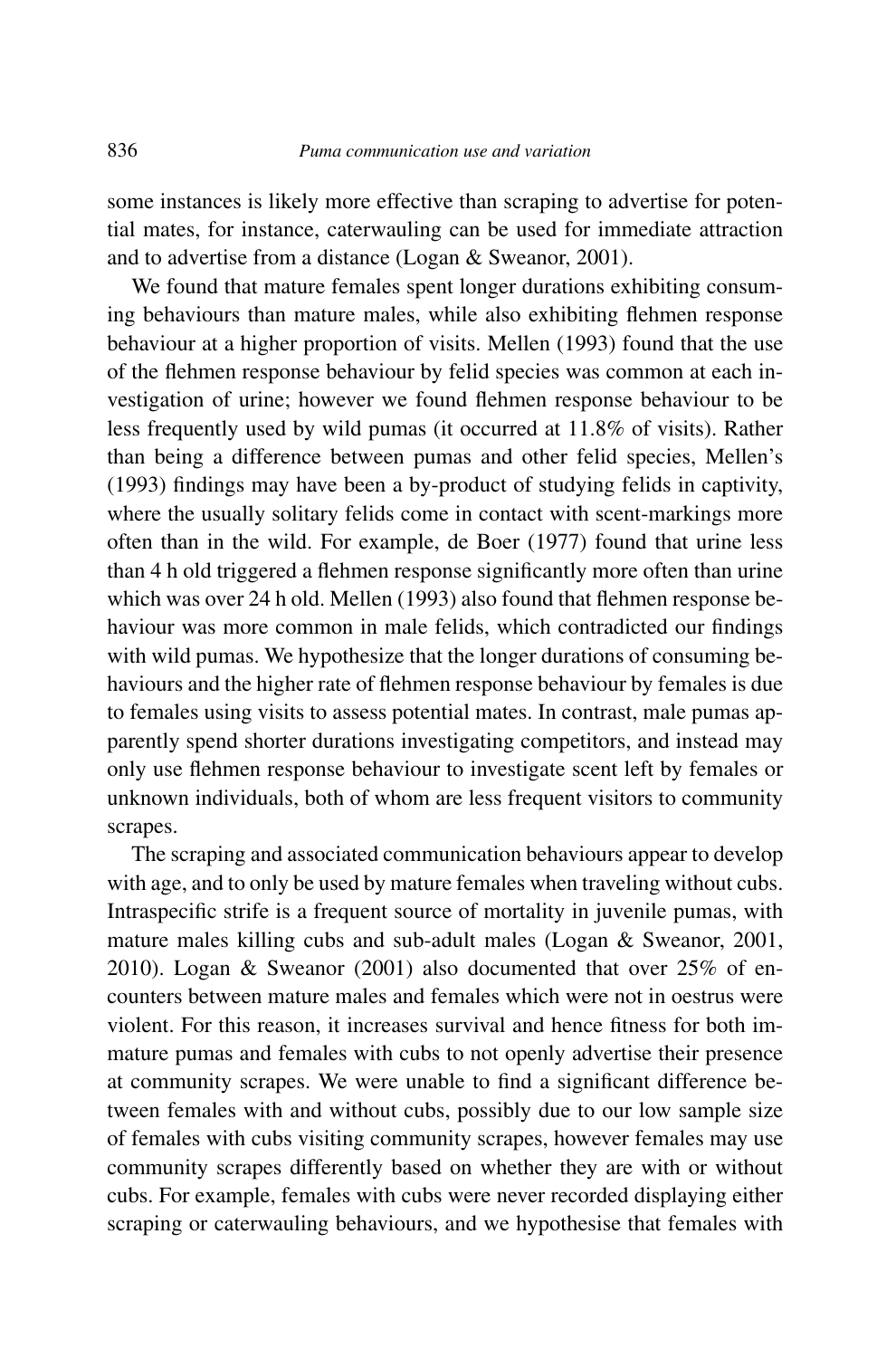cubs are more closely aligned to immature pumas in regards to being 'nonparticipants' in behaviours at community scrapes.

Our experimental treatments showed that the physical scrape and urine components had different roles, and were both necessary to scrape communications. Experimental components with a physical scrape were detected first more often and at a higher proportion of visits than urine alone, while urine alone was not significantly different than the control. Additionally, pumas did not show difference in first investigation or proportion of investigation for just physical scrape in comparison to physical scrape with puma urine. However, there was a significant difference between the two variables in regards to duration of investigation with the physical scrape with urine being investigated for a significantly longer duration than just the physical scrape. These results show that pumas rely on the physical scrape to locate communication attempts by other pumas, and then use the urine to convey and interpret the communication itself.

Scrapes are the most obvious signals pumas leave on the landscape, and males appear to use scrapes to compete against each other. The scrapes created appear to compete against each other, as the more stimuli available the less experimental treatments were detected and investigated. For example, the proportion of visits where urine was investigated steadily decreased in response to stimuli, from 32% against control to 27% against a physical scrape and 22% against a physical scrape with urine; and the duration of investigation of physical scrapes with urine decreased from 6.7 s against control to 5.3 s against urine and 3.7 s against the physical scrape. Some male pumas may use this to their advantage to create dishonest signals in order to increase their attractiveness to females. For example, some individual males may create an excess of scrapes in order to overwhelm females with stimuli and increase the probability that their scrapes are detected over that of competitors. Pumas intentionally leave scrapes as signals for other pumas, however scrapes are made in areas frequented by other species, and they may also be using scrape communications as cues. For example, numerous scavengers have been noted at puma kills (Ruth & Murphy, 2010), and it is possible that the mammalian scavengers are using puma scent communications to find and track the pumas to their kills.

The importance of the visual component of physical scrapes reinforces the importance of community scrapes, and could be applied to puma census efforts. Each individual scrape is an attempt at communication, and if pumas created scrapes in random areas they would be much more difficult for the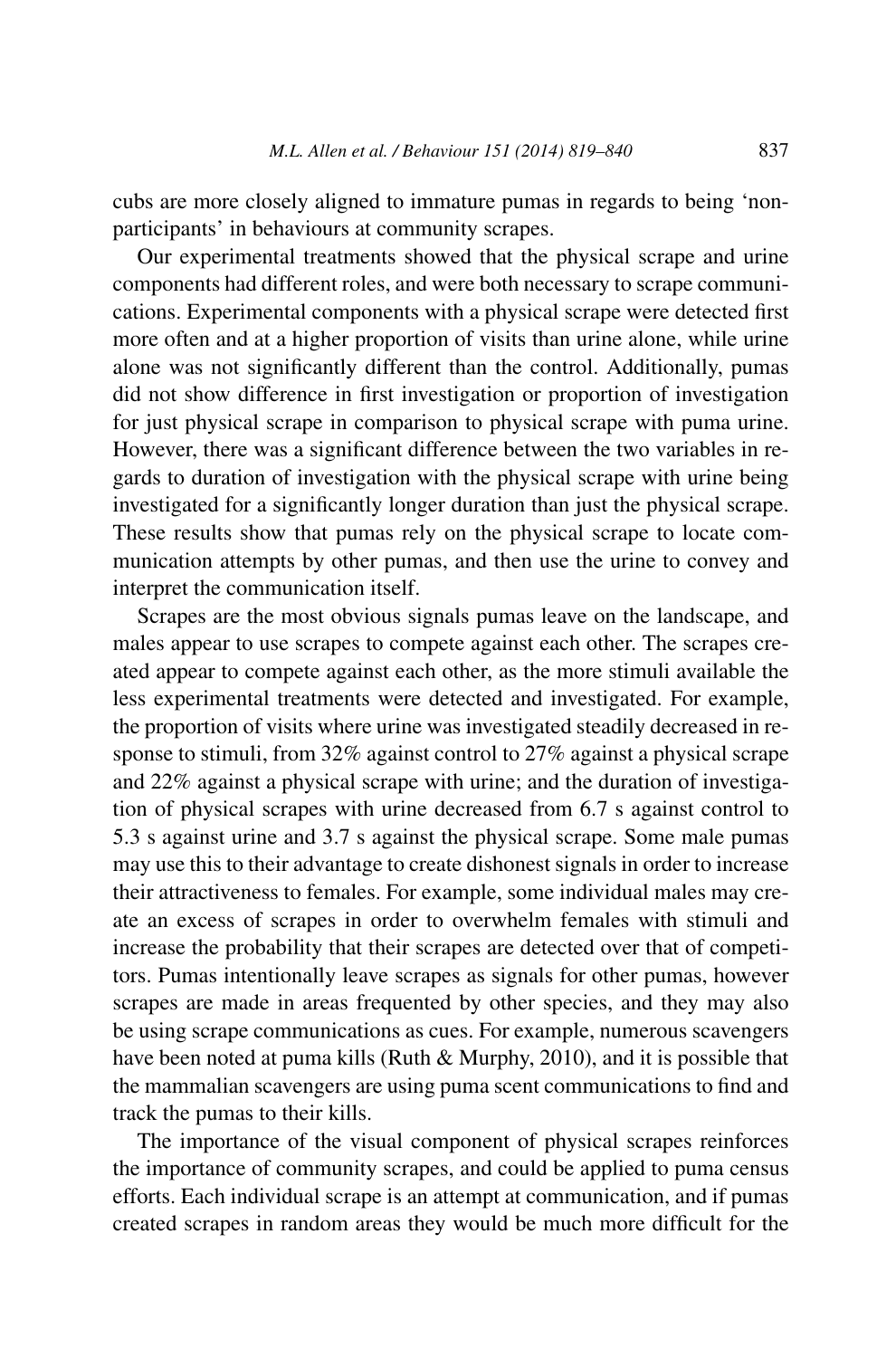signals to be received by other pumas. This is especially true in species with spatially dispersed populations, such as pumas or other solitary carnivores, where having regular areas for communication (i.e., community scrapes) increases their likelihood of being found. Puma populations have historically been difficult to census, and many wildlife professionals believe the only truly accurate way to census puma populations is through long-term study of the population with known individuals through radio-telemetry or GPS collars (Cougar Management Working Group, 2005). However, many attempts are still made to develop accurate census techniques for puma populations (Cougar Management Working Group, 2005; Choate et al., 2006), and using census techniques involving camera traps (see Kelly et al., 2008) at community scrapes rather than random areas would likely increase the rate of capture and hence success. In addition, there are numerous efforts, either for population census or study capture, to detect pumas through various types of scent lures often without great success (Long et al., 2003; Choate et al., 2006; Walker & Novaro, 2010). However, the findings of this study show that the use of scent lures is not the best strategy for pumas and possibly other felids, and instead, the use of visual lures (possibly in conjunction with auditory lures) would be more effective.

#### **Acknowledgements**

Funding was provided by the California Department of Fish and Wildlife, the University of California at Santa Cruz, the University of California at Davis, NSF grant No. 0963022, and the Gordon and Betty Moore Foundation. M.A. was supported by a Victoria University of Wellington tuition scholarship. We thank W. Linklater and K. Burns for comments on the study design, and L. Sweanor, J. Munsi-South and an anonymous reviewer for comments on earlier drafts which greatly improved the quality of the manuscript. We also thank C. Wylie and D. Tichenor for their significant support in helping to capture pumas with hounds, K. Cripe Fien for ArcGIS support, and D. Casady, P. Houghtaling and Y. Shakeri and numerous field technicians for their help on the project.

#### **References**

Ashman, D., Christensen, G.C., Hess, M.L., Tsukamoto, G.K. & Wickersham, M.S. (1983). The mountain lion in Nevada, final report for project W-48-15. — Nevada Game and Fish Department, Reno, NV.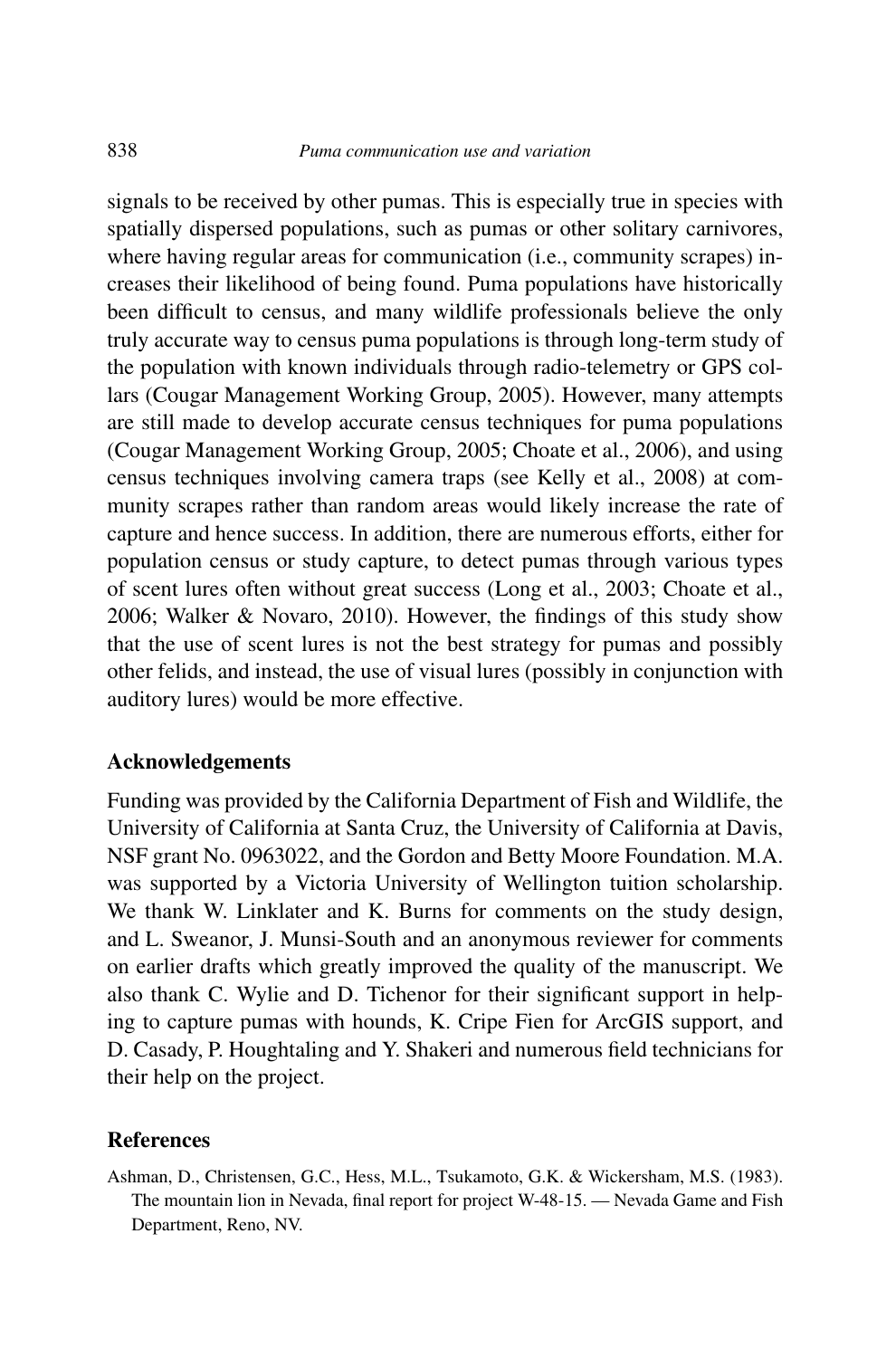- Bailey, T.N. (1993). The African leopard: ecology and behavior of a solitary felid. Blackburn Press, Caldwell, NJ.
- Breed, M.D. & Moore, J. (2011). Animal behavior. Academic Press, San Diego, CA.
- Choate, D.M., Wolfe, M.L. & Stoner, D.C. (2006). Evaluation of cougar population estimators in Utah. — Wild. Soc. Bull. 34: 782-799.
- Cohen, J. (1992). A power primer. Psych. Bull. 112: 155-159.
- Cougar Management Working Group (2005). Cougar management guidelines. Wild Futures, Bainbridge Island, WA.
- Currier, M.J.P. (1983). Felis concolor. Mamm. Spec. 200: 1-7.
- Davies, N.B., Krebs, J.R. & West, S.A. (2012). An introduction to behavioural ecology. Wiley-Blackwell, New York, NY.
- de Boer, J.N. (1977). The age of olfactory cues functioning in chemocommunication among male domestic cats. — Behav. Proc. 2: 209-225.
- Elbroch, L.M. (2003). Mammal tracks and sign: a guide to North American species. Stackpole Books, Mechanicsburg, PA.
- Gunderson, H.L. (1976). Mammalogy. McGraw-Hill, New York, NY.
- Harmsen, B.J., Foster, R.J., Gutierrez, S.M., Marin, S.Y. & Doncaster, C.P. (2010). Scrapemarking behavior of jaguars (*Panthera onca*) and pumas (*Puma concolor*). — J. Mamm. 91: 1225-1234.
- Hurst, J.L. & Benyon, R.J. (2004). Scent wars: the chemobiology of competitive signalling in mice. — BioEssays 26: 1288-1298.
- Kelly, M.J., Noss, A.J., DiBitetti, M.S., Maffei, L., Arispe, R.L., Paviolo, A., DeAngelo, C.D. & DiBlanco, Y.E. (2008). Estimating puma densities from camera trapping across three study sites: Bolivia, Argentina, and Belize. — J. Mamm. 89: 408-418.
- Laundré, J.W., Hernandez, L., Streubel, D., Altendorf, K. & Gonzalez, C.L. (2000). Aging mountain lions using gum-line recession. — Wild. Soc. Bull. 28: 963-966.
- Logan, K. & Sweanor, L. (2001). Desert puma: evolutionary ecology and conservation of an enduring carnivore. — Island Press, Covelo, CA.
- Logan, K. & Sweanor, L. (2010). Behavior and social organization of a solitary carnivore. — In: Cougar: ecology and conservation (Hornocker, M. & Negri, S., eds). University of Chicago Press, Chicago, IL, p. 105-117.
- Long, E.S., Feckske, D.M., Sweitzer, R.A., Jenks, J.A., Pierce, B.M. & Bleich, V.C. (2003). Efficacy of photographic scent stations to detect mountain lions. — West. Nor. Am. Nat. 63: 529-532.
- Mayer, K.E. & Laundenslayer, W.F. (eds) (1988). A guide to wildlife habitats in California. State of California, The Resources Agency, Department of Forestry and Fire Protection, Sacramento, CA.
- McBride, R. & McBride, C. (2010). Florida panther flehmen response recorded at baited trail camera site. — Southeast. Nat. 9: 629-631.
- McBride, R. & Sensor, R. (2012). Photographic evidence of wild Florida panthers scentmarking with facial glands. — Southeast. Nat. 11: 349-354.
- Mellen, J.D. (1993). A comparative analysis of scent-marking, social and reproductive behavior in, 20 species of small cats. — Am. Zool. 33: 151-166.